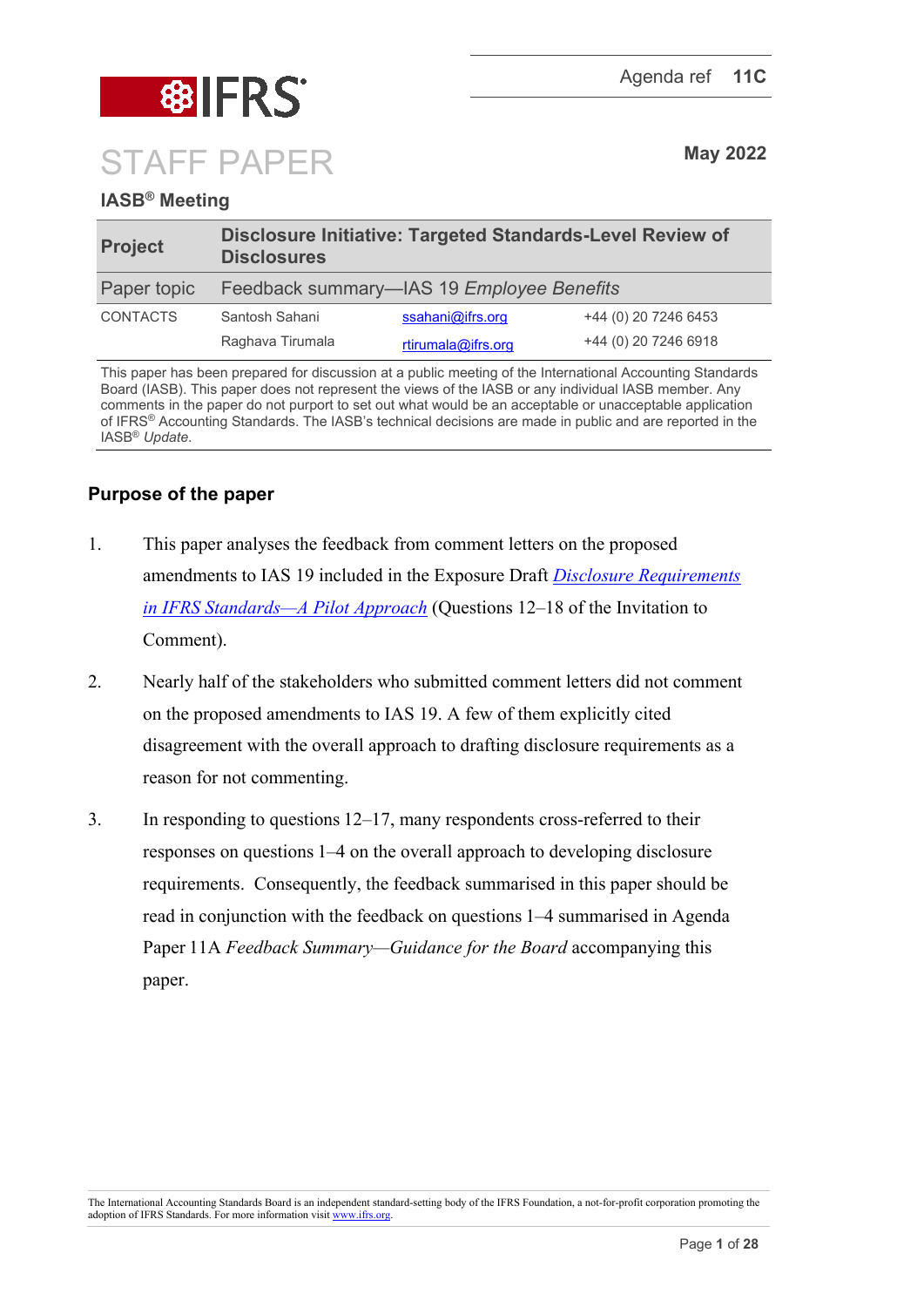### **Key messages**

- 4. A few respondents supported the objective-based approach in the IAS 19 proposals rather than prescriptive disclosure requirements and said that the IAS 19 proposals would enable entities to identify information that users need.
- 5. In relation to defined benefit plans:
	- (a) a few respondents agreed with the proposed overall disclosure objective. However, some respondents said the overall disclosure objective is too broad to identify user information needs and help an entity precisely determine what information would satisfy those needs.
	- (b) some respondents said the disclosures resulting from applying the proposed overall disclosure objective together with the proposed specific disclosure objectives would not be significantly more useful than those resulting from applying the current requirements of IAS 19.
	- (c) respondents generally supported the specific disclosure objectives with some concerns about whether the specific disclosure objective that requires disclosure of the nature of, and risks associated with, defined benefit plans is precise enough to help an entity identify and disclose more relevant information.
	- (d) a few respondents suggested the IASB combine the specific disclosure objective that requires disclosure of amounts in the primary financial statements and the specific disclosure objective that requires disclosure of reasons for changes in the amounts recognised in the statements of financial position.
	- (e) most respondents did not agree with the specific disclosure objective that requires disclosure of future payments to members of defined benefit plans that are closed to new members.
	- (f) in relation to the items of information, respondents did not support the proposed disclosure of:
		- (i) deferred tax asset or liability arising from defined benefit plans;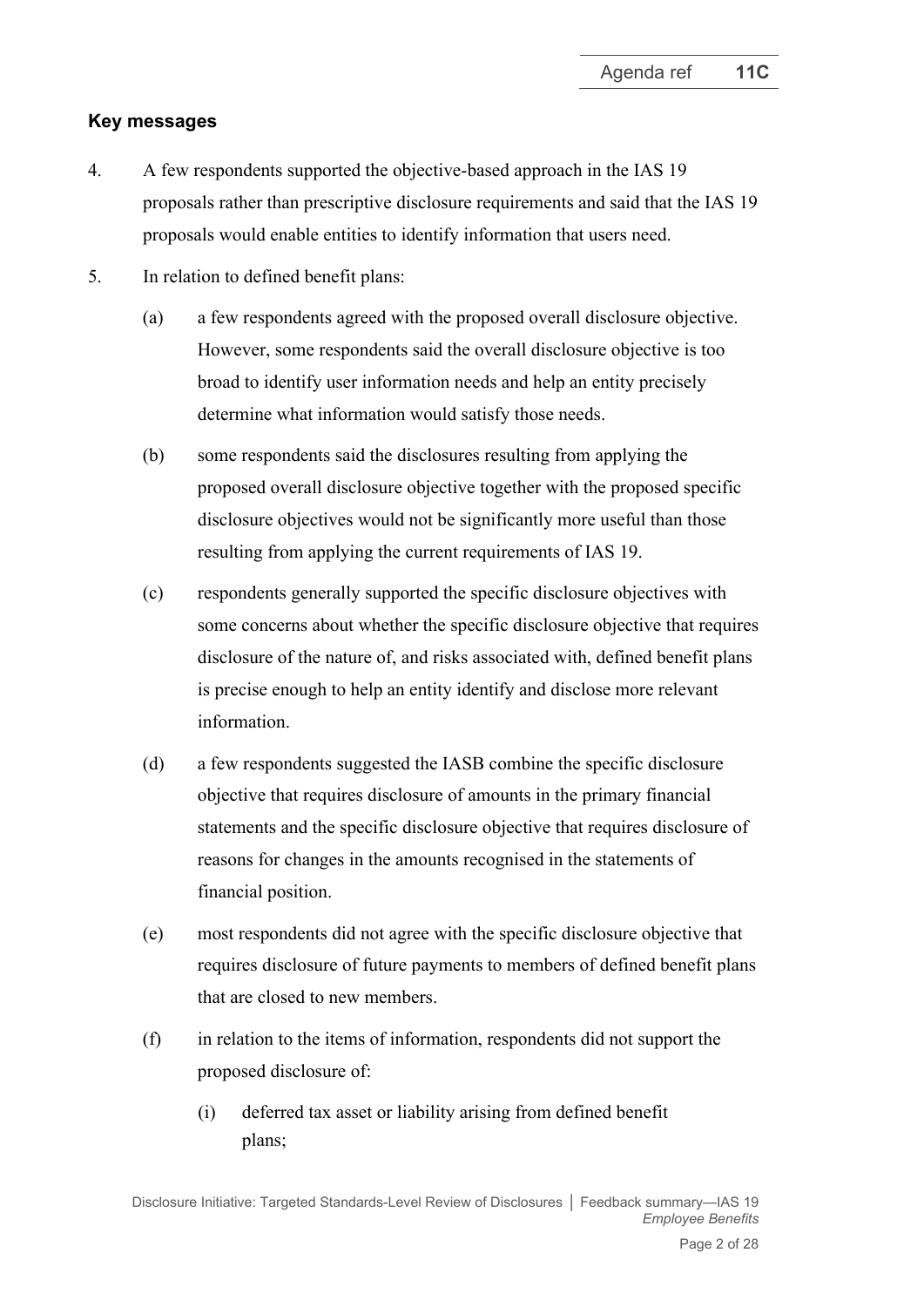- (ii) the expected return on the plan assets; and
- (iii) alternative actuarial assumptions reasonably possible at the end of the reporting period that could have significantly changed the defined benefit obligation.
- 6. In relation to defined contribution plans, some respondents agreed with the proposed overall disclosure objective. A few respondents disagreed with the proposal and suggested retaining current IAS 19 disclosure requirements.
- 7. In relation to other types of employee benefit plans, some respondents agreed with the proposed overall disclosure objective. A few respondents said the proposed objective is generic and suggested the IASB develop items of information to meet the proposed objective.
- 8. In relation to multi-employer plans and defined benefit plans that share risks between entities under common control, a few respondents agreed with the proposals. Some respondents expressed concerns about combining the overall disclosure objective for defined contribution plans with the specific disclosure objective for defined benefit plans. They suggested the IASB either develop guidance to help an entity satisfy the proposed objectives or develop separate disclosure objectives for muti-employer plans and defined benefit plans that share risks between entities under common control.

### **Structure of the paper**

- 9. This paper is structured as follows:
	- (a) Ouestion  $12$  Overall disclosure objective for defined benefit plans (paragraphs [10–](#page-3-0)[18\)](#page-4-0);
	- (b) Questions 13 and 14—Specific disclosure objectives for defined benefit plans and information to meet those objectives (paragraphs [19–](#page-5-0)[76\)](#page-21-0);
	- (c) Questions 15 and 17— Overall disclosure objective for defined contribution plans; and other types of employee benefit plans (paragraphs [77–](#page-21-1)[89\)](#page-24-0);
	- (d) Question 16—Multi-employer plans and defined benefit plans that share risks between entities under common control (paragraphs [90](#page-24-1)[–](#page-24-2)[97\)](#page-25-0); and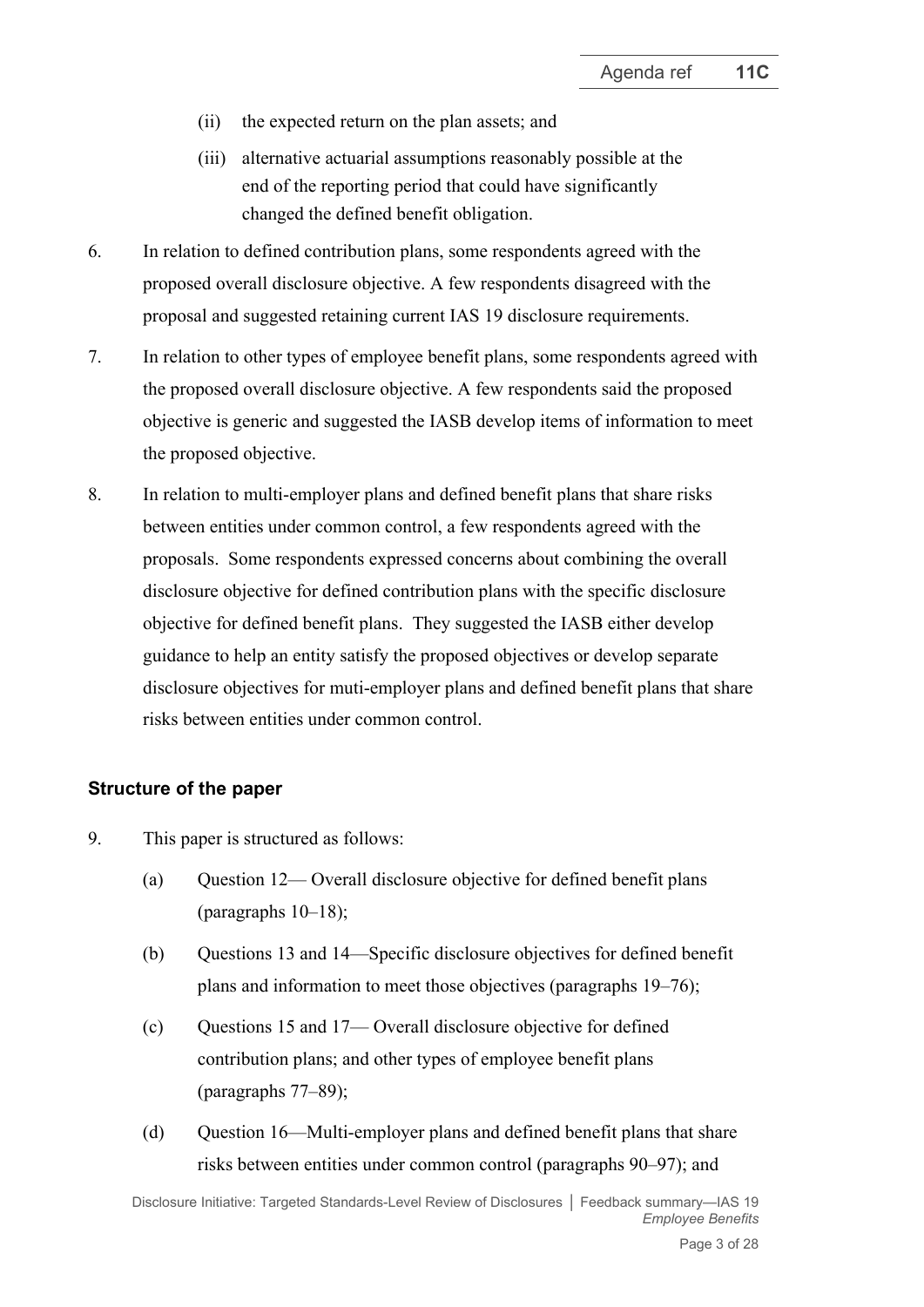(e) Question 18—Other comments on the proposed amendments to IAS 19 (paragraphs [98–](#page-26-0)[101\)](#page-26-1).

# **Question 12—Overall disclosure objective for defined benefit plans**

# *Summary of proposals in the Exposure Draft*

- <span id="page-3-0"></span>10. In paragraph 147A of the proposed amendments to IAS 19, the IASB proposes an overall disclosure objective that requires an entity to disclose information that enables users of financial statements to:
	- (g) assess the effect of defined benefit plans on the entity's financial position, financial performance and cash flows; and
	- (h) evaluate the risks and uncertainties associated with defined benefit plans.
- 11. Paragraphs 147B and 147C propose requirements about the aggregation and disaggregation of defined benefit plans disclosures.
- 12. Paragraphs BC107–BC109 of the [Basis for Conclusions](https://www.ifrs.org/content/dam/ifrs/project/disclosure-initative/disclosure-initiative-principles-of-disclosure/ed2021-3-bc-di-tslr.pdf) on the Exposure Draft describe the IASB's reasons for proposing the overall disclosure objective for defined benefit plans.

# *Comment letter feedback*

13. The IASB asked stakeholders if they agree that the proposed overall disclosure objective would result in the provision of useful information that meets the overall user information needs about defined benefit plans, and if not, what alternative objective do they suggest and why.

# *General comments on the proposed overall disclosure objective*

14. Of the respondents who commented, a few said that the proposed overall disclosure objective could result in useful information to assess the effect of defined benefit plans on an entity's primary financial statements and evaluate the risks and uncertainties associated with those plans for the reasons considered and explained in the Basis for Conclusions on the Exposure Draft. However, some respondents said the overall disclosure objective is too broad to identify user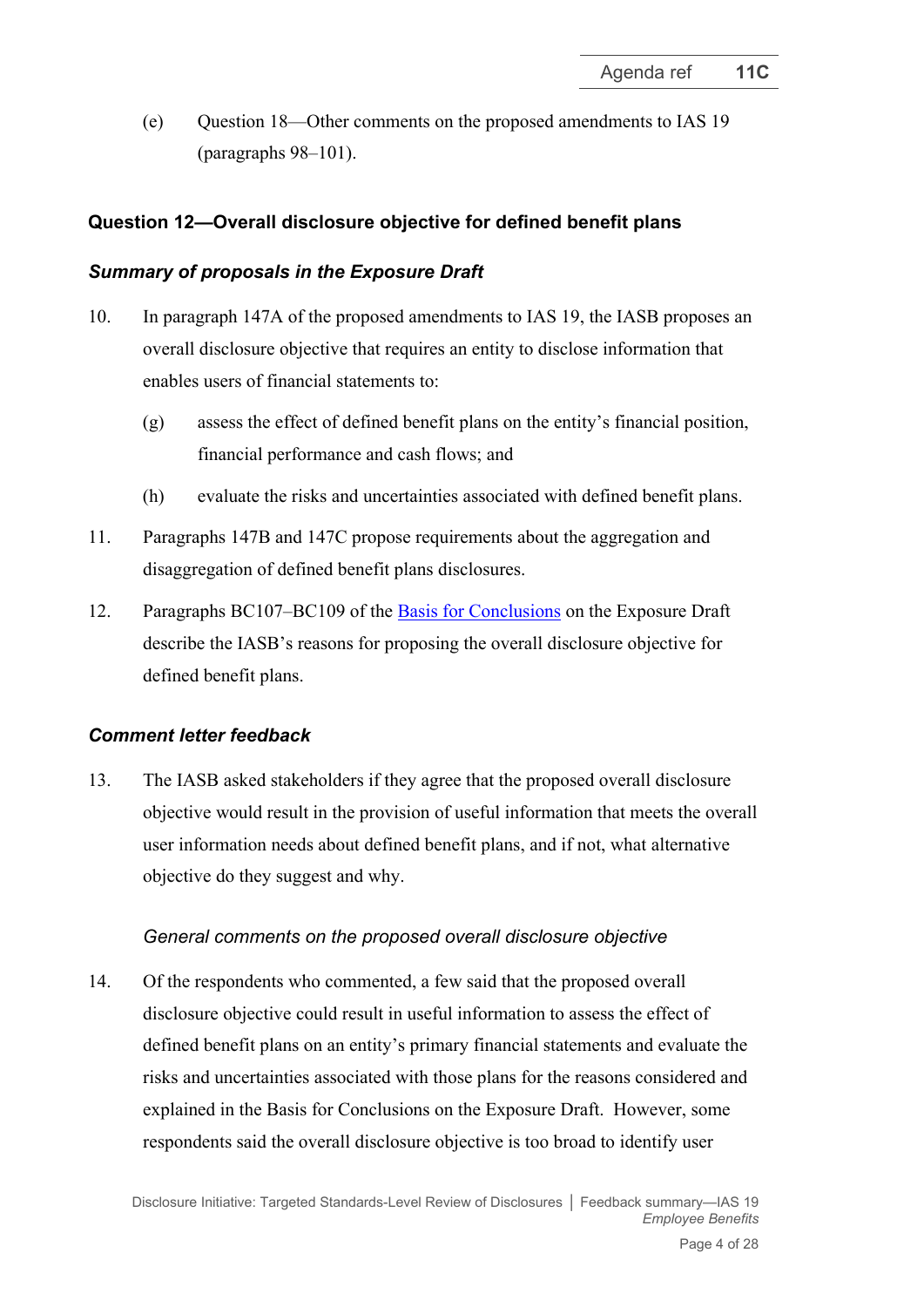information needs and help an entity precisely determine what information would satisfy those needs.

- 15. Some respondents, mainly preparers, said the disclosures resulting from applying the proposed overall disclosure objective together with the proposed specific disclosure objectives would not be significantly more useful than those resulting from applying the current requirements of IAS 19. Therefore, they thought that the cost of applying the proposals would exceed the likely benefits and questioned the need to amend IAS 19. They also said that the information disclosed applying the requirements in IAS 19 are well understood by users of financial statements. A few respondents explicitly suggested the IASB retain the current disclosure requirements, amend IAS 19 only to include the proposed specific disclosure objectives, and regroup the current disclosure requirements by those specific disclosure objectives.
- 16. A national standard-setter said if information about the expected effects of defined benefit plans on an entity's future cash flows is, as explained in paragraph BC121 of the Basis for Conclusions, the most relevant information users want, this user need should be reflected in the overall disclosure objective. That respondent thought that the proposed overall disclosure objective as drafted may not encompass information about the expected effects of defined benefit plans on an entity's future cash flows.

### *Aggregation and disaggregation principle*

- 17. Some respondents commented on the proposed aggregation and disaggregation principles. Of those respondents, a few said providing an entity with flexibility to determine the appropriate levels of aggregation and disaggregation could result in more useful information. They also said the illustrative bases of disaggregation in paragraph 147C of the proposed amendments to IAS 19 would help an entity use judgement in deciding an appropriate basis of disaggregation.
- <span id="page-4-0"></span>18. However, other respondents who commented questioned how the proposed principle and illustrative bases for disaggregation, which are similar to those already in IAS 19, would result in more meaningful disclosures. They suggested the IASB: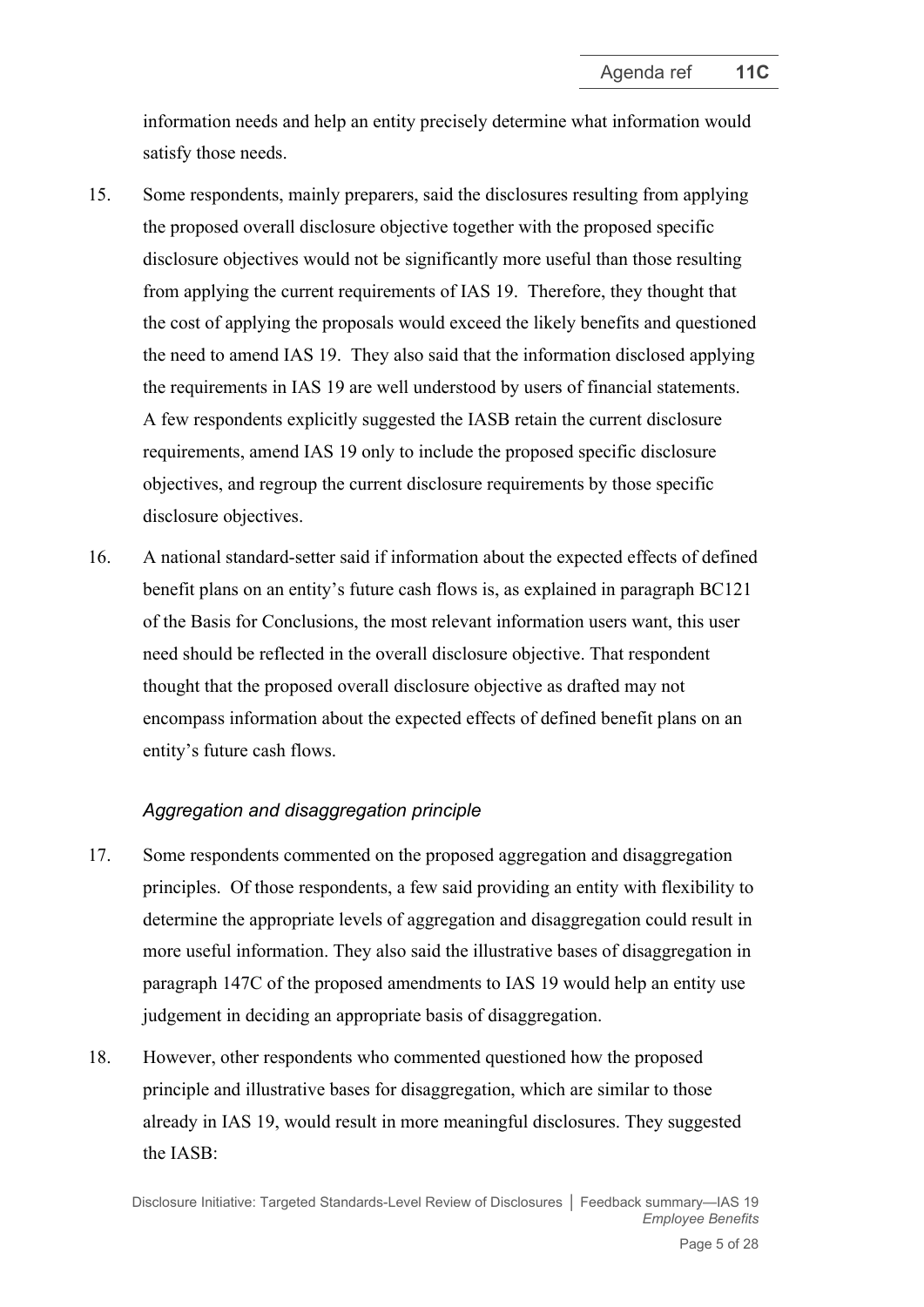- (a) develop guidance or illustrative examples on aggregating and disaggregating defined benefit plan disclosures;
- (b) develop the proposed principle consistently with that in IAS 1 *Presentation of Financial Statements* and the Primary Financial Statements project;
- (c) allow a management's view of the right level and basis for disaggregation instead of requiring a level and basis that delivers the 'most useful' information; and
- (d) allow an entity to disclose information separately for each material defined benefit plan.

# **Questions 13 and 14—Specific disclosure objectives for defined benefit plans and information to meet those objectives**

# *Summary of IAS 19 proposals in the Exposure Draft*

- <span id="page-5-0"></span>19. The IASB proposes specific disclosure objectives that require an entity to disclose information about:
	- (a) amounts in the primary financial statements relating to defined benefit plans (paragraphs 147D–147F of the proposed amendments to IAS 19);
	- (b) the nature of, and risks associated with, defined benefit plans (paragraphs 147G–147I of the proposed amendments to IAS 19);
	- (c) expected future cash flows relating to defined benefit plans (paragraphs 147J–147M and A2–A7 of the proposed amendments to IAS 19);
	- (d) future payments to members of defined benefit plans that are closed to new members (paragraphs 147N–147P of the proposed amendments to IAS 19);
	- (e) measurement uncertainties associated with the defined benefit obligation (paragraphs 147Q–147S of the proposed amendments to IAS 19); and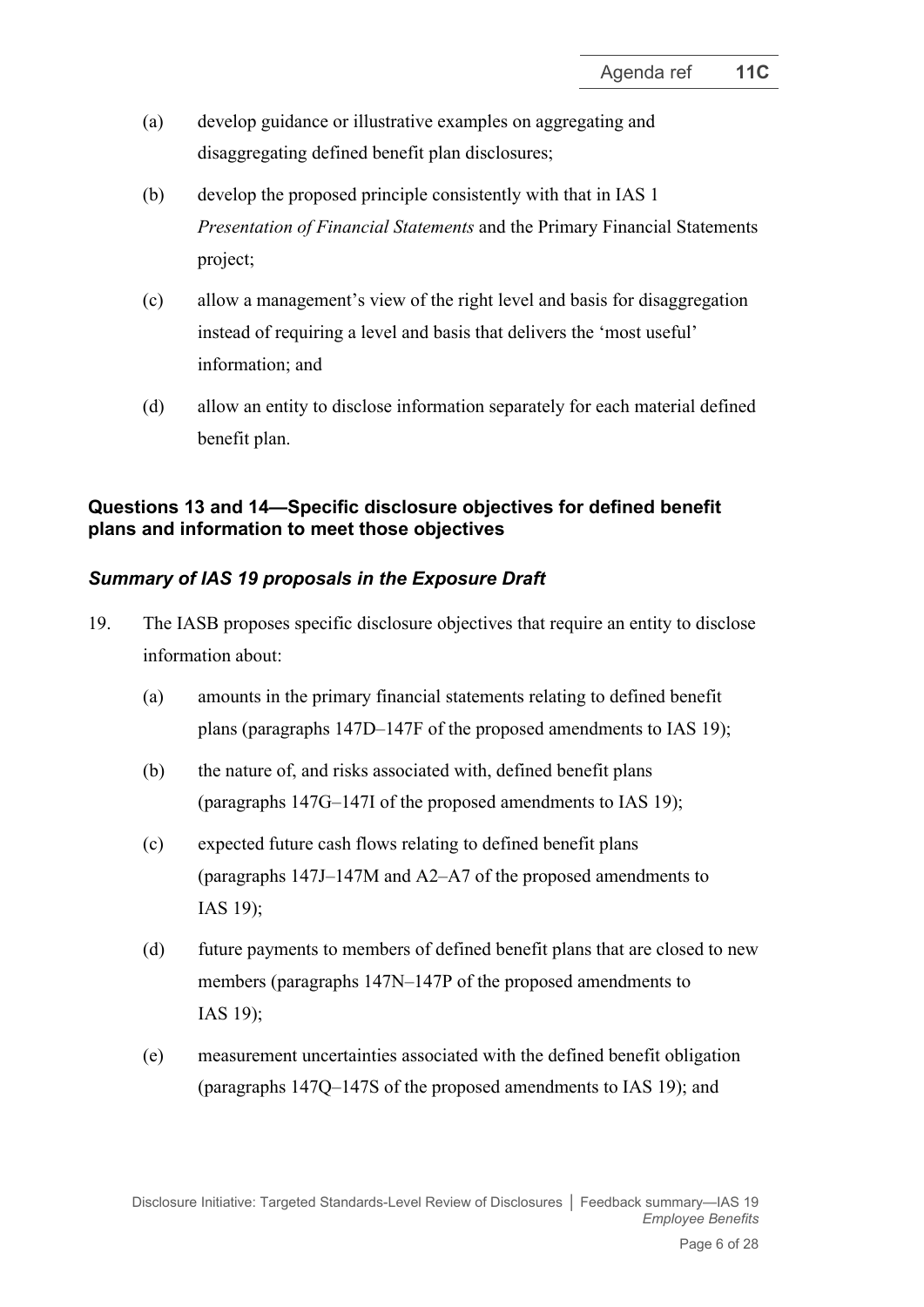- (f) reasons for changes in the amounts recognised in the statement of financial position for defined benefit plans (paragraphs 147T–147W of the proposed amendments to IAS 19).
- 20. Paragraphs BC110–BC145 of the Basis for Conclusions describe the IASB's reasons for proposing the specific disclosure objectives for defined benefit plans and discuss approaches that the IASB considered but rejected.
- 21. Paragraphs BC110–BC145 of the Basis for Conclusions describe the IASB's reasons for proposing the items of information to meet the specific disclosure objectives about defined benefit plans and discuss information that the IASB considered but decided not to include.

### *Comment letter feedback*

- 22. The IASB asked stakeholders whether they agree that:
	- (a) the proposed specific disclosure objectives capture detailed user information needs for defined benefit plans;
	- (b) the proposed specific disclosure objectives would result in the provision of relevant information and the elimination of irrelevant information about defined benefit plans in financial statements;
	- (c) the benefits of the specific disclosure objectives would justify the costs of satisfying them;
	- (d) entities should be required to disclose the proposed items of information in specified paragraphs of the proposed amendments to IAS 19; and
	- (e) the proposed items of information that are not mandatory may enable entities to meet each specific disclosure objective.
- 23. Feedback on these questions is summarised as follows:
	- (a) general comments on specific disclosure objectives for defined benefit plans (paragraphs [24–](#page-7-0)[26\)](#page-7-1);
	- (b) cost of applying specific disclosure objectives for defined benefit plans (paragraphs [27–](#page-8-0)[28\)](#page-8-1);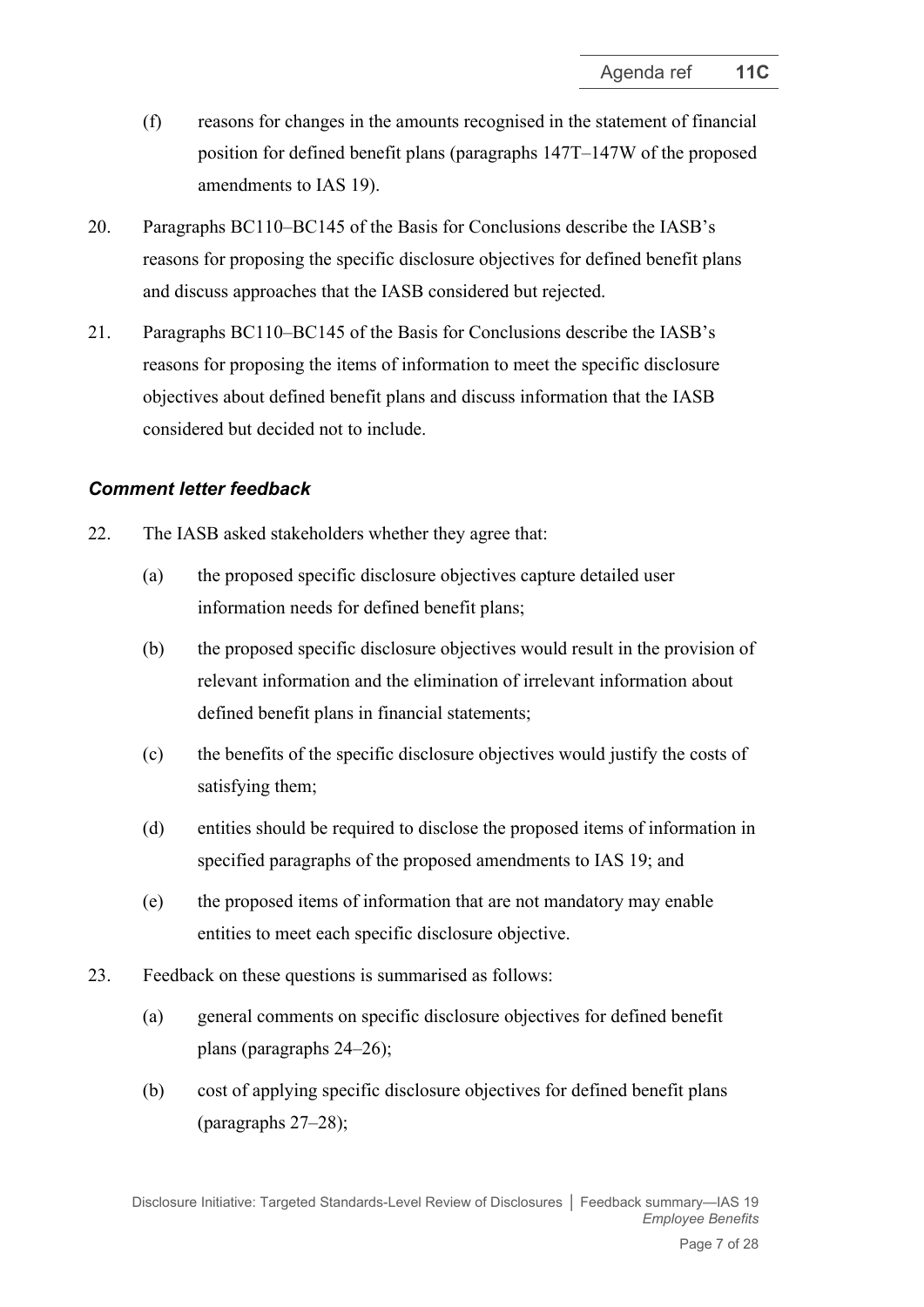- (c) general comments on proposed items of information to meet specific disclosure objectives for defined benefit plans (paragraphs [29–](#page-8-2)[31\)](#page-8-3);
- (d) comments on specific disclosure objectives and items of information:
	- (i) amounts in the primary financial statements relating to defined benefit plans (paragraphs [32](#page-9-0)[–42\)](#page-10-0);
	- (ii) nature of, and risks associated with, defined benefit plans (paragraphs [43](#page-11-0)[–49\)](#page-13-0);
	- (iii) expected future cash flows relating to defined benefit plans (paragraphs [50](#page-13-1)[–61\)](#page-15-0);
	- (iv) future payments to members of defined benefit plans that are closed to new members (paragraphs [62](#page-16-0)[–67\)](#page-17-0);
	- (v) measurement uncertainties associated with the defined benefit obligation (paragraphs [68](#page-17-1)[–71\)](#page-18-0); and
	- (vi) reasons for changes in the amounts recognised in the statement of financial position for defined benefit plans (paragraphs [72](#page-20-0)[–76\)](#page-21-0).

# *General comments on specific disclosure objectives for defined benefit plans*

- <span id="page-7-0"></span>24. Of the respondents who commented, many respondents supported the proposed specific disclosure objectives in IAS 19 for the reasons considered and explained by the IASB in the Basis for Conclusions on the Exposure Draft. An accountancy body found the proposed specific disclosure objectives in IAS 19 more helpful than those proposed for IFRS 13 *Fair Value Measurement*.
- 25. Some respondents said the specific disclosure objectives for defined benefit plans are too broad to help an entity precisely determine what information would satisfy these objectives. A few of those respondents, citing similar wording in the specific disclosure objective on amounts in primary financial statements and the overall disclosure objective, said that specific disclosure objectives should be more precise and not duplicate the overall disclosure objective.
- <span id="page-7-1"></span>26. Paragraphs 147E(b) and 147U state that information required by the specific disclosure objective is intended to help users identify amounts to include in their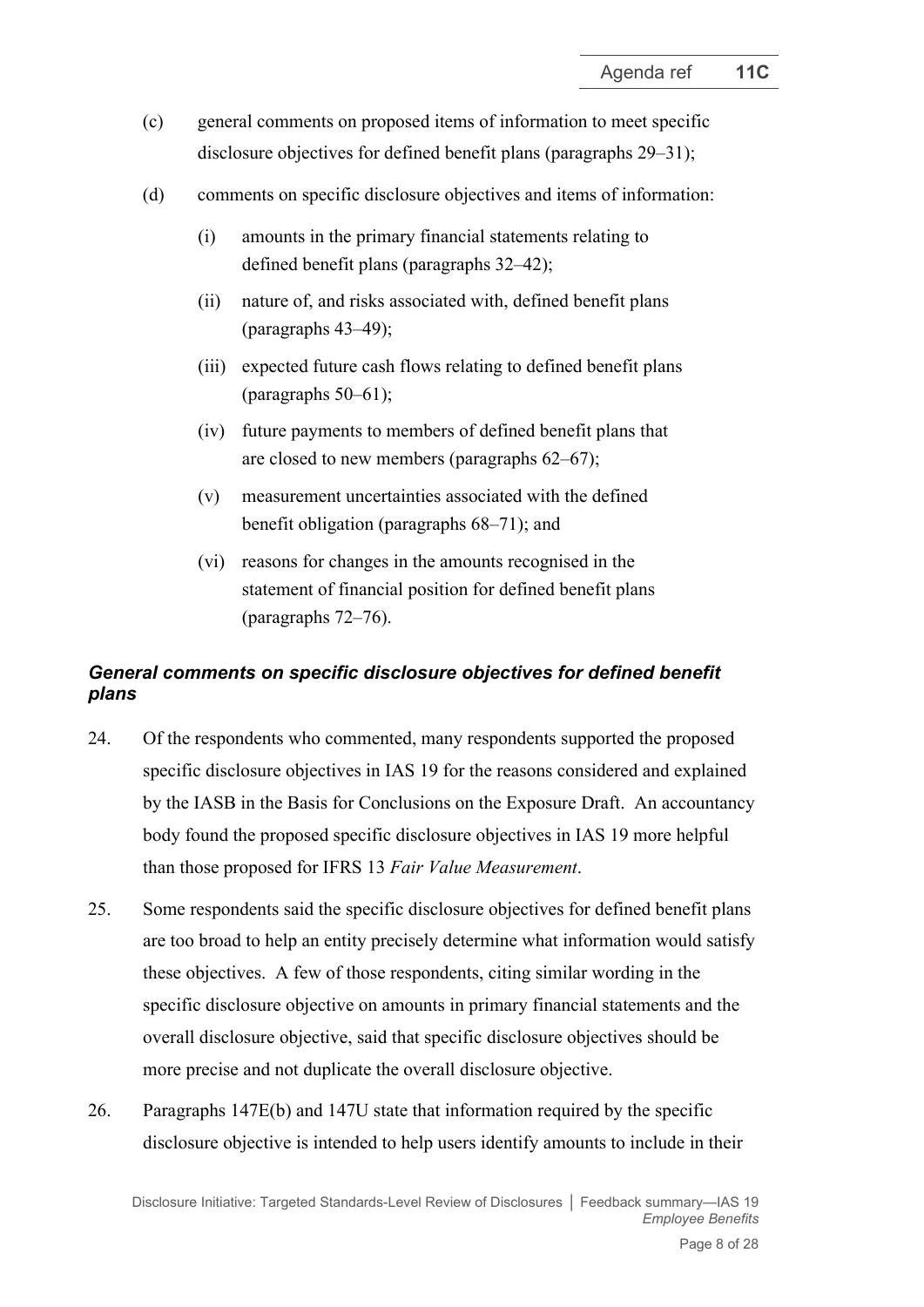analysis. Two preparers said such explanation would make applying the specific disclosure objective difficult without knowing what analysis users perform and what inputs users require in the analysis.

### *Cost of applying specific disclosure objectives for defined benefit plans*

- <span id="page-8-0"></span>27. Some respondents commented on the cost of applying specific disclosure objectives. Of those who commented, a few respondents—government auditors and an accountancy body—said that the expected benefits from applying specific disclosure objectives for defined benefit plans would justify the costs of satisfying them for the reasons considered by the IASB. They said that most of the information needed to satisfy the proposed disclosure objectives is already being collected in applying the disclosure requirements of IAS 19.
- <span id="page-8-1"></span>28. Some respondents said the benefits would not justify the costs of applying the specific disclosures objectives because, in their view, the proposals do not represent a significant improvement from the requirements in IAS 19.

## *General comments on proposed items of information to meet specific disclosure objectives for defined benefit plans*

- <span id="page-8-2"></span>29. A few respondents said that entities should be required to disclose the proposed non-mandatory items of information because:
	- (a) those items of information are mostly similar to the disclosure requirements in IAS 19; and
	- (b) there are no alternative ways of meeting the proposed specific disclosure objectives other than disclosing, if material, those items of information.
- 30. A professional body suggested the IASB require disclosure of more quantitative information than narrative information because narrative disclosures tend to be boilerplate statements.
- <span id="page-8-3"></span>31. A national standard-setter suggested the IASB require an entity to disclose expected changes in human resources in the near future arising from changes in the entity's business model or changes in the industry in which the entity operates.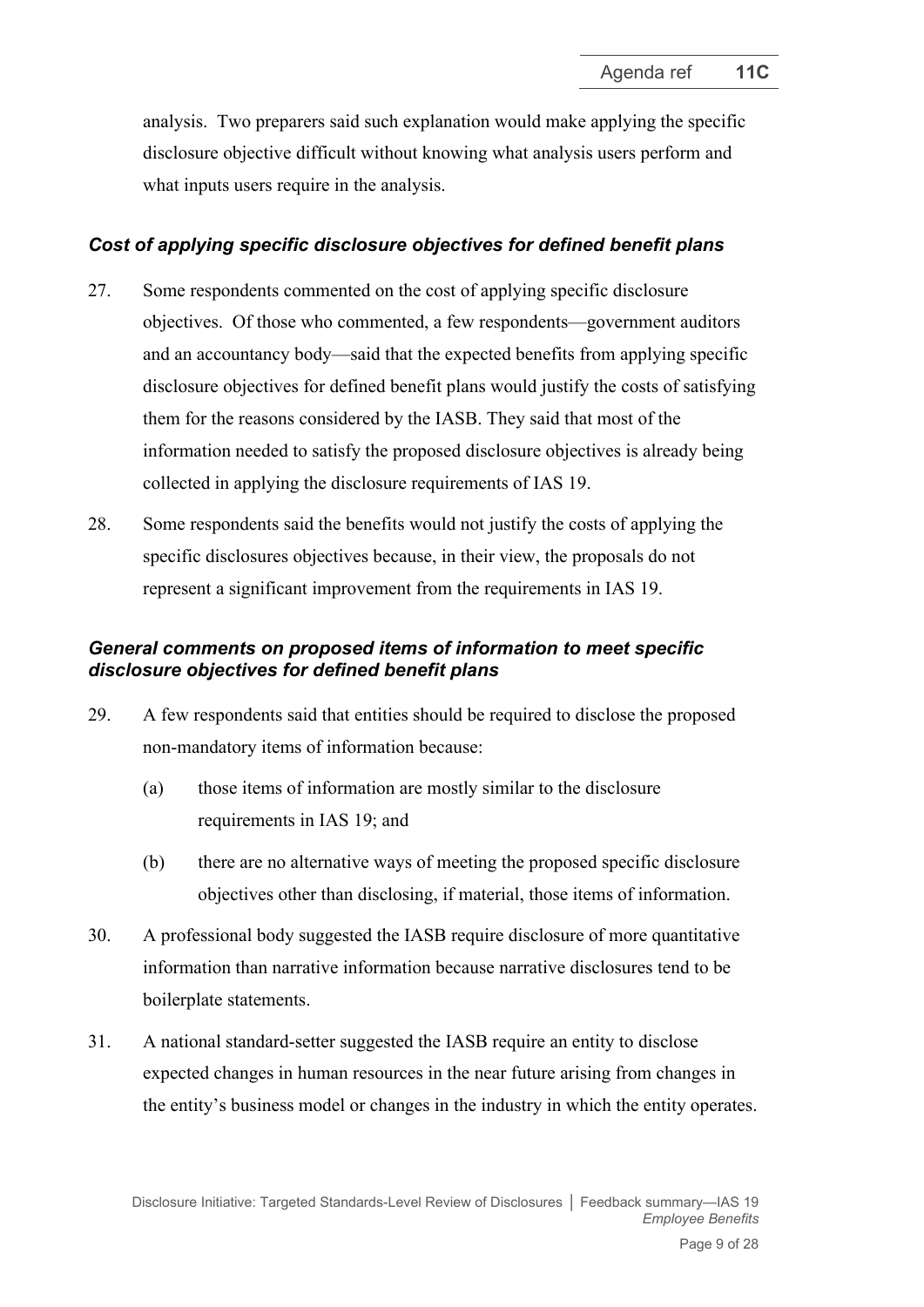# *Amounts in the primary financial statements relating to defined benefit plans*

## *Summary of the proposal*

- <span id="page-9-0"></span>32. Paragraph 147D of the proposed amendments to IAS 19 proposes a specific disclosure objective requiring an entity to disclose information that enables users of financial statements to understand the amounts arising from defined benefit plans in the primary financial statements. The disclosure that would be produced in accordance with this objective is referred to in the Basis for Conclusions on the Exposure Draft—and throughout our outreach with stakeholders—as an 'executive summary'.
- 33. Paragraph 147E explains that the information required by this specific disclosure objective is intended to help users navigate detailed disclosures about defined benefit plans, reconcile them to the primary financial statements and identify amounts to include in their analyses.
- 34. The specific disclosure objective is accompanied by proposed mandatory requirements to disclose the amounts included in each of the primary financial statements. The proposed mandatory items of information include:
	- (a) the deferred tax asset or liability arising from defined benefit plans—or a cross-reference to where that information is disclosed elsewhere in the financial statements; and
	- (b) the amounts in the statement of cash flows, identifying their components including contributions by the entity into the defined benefit plans.
- 35. Paragraphs BC111–BC114 of the Basis for Conclusions explain the IASB's reasons for proposing this specific disclosure objective and the mandatory items of information.

### *Comment letter feedback—Executive summary*

36. Only a few respondents commented on the proposed specific objective. Of those who commented, almost all respondents supported the proposed executive summary for the reasons considered by the IASB. They said such disclosure would enable users to: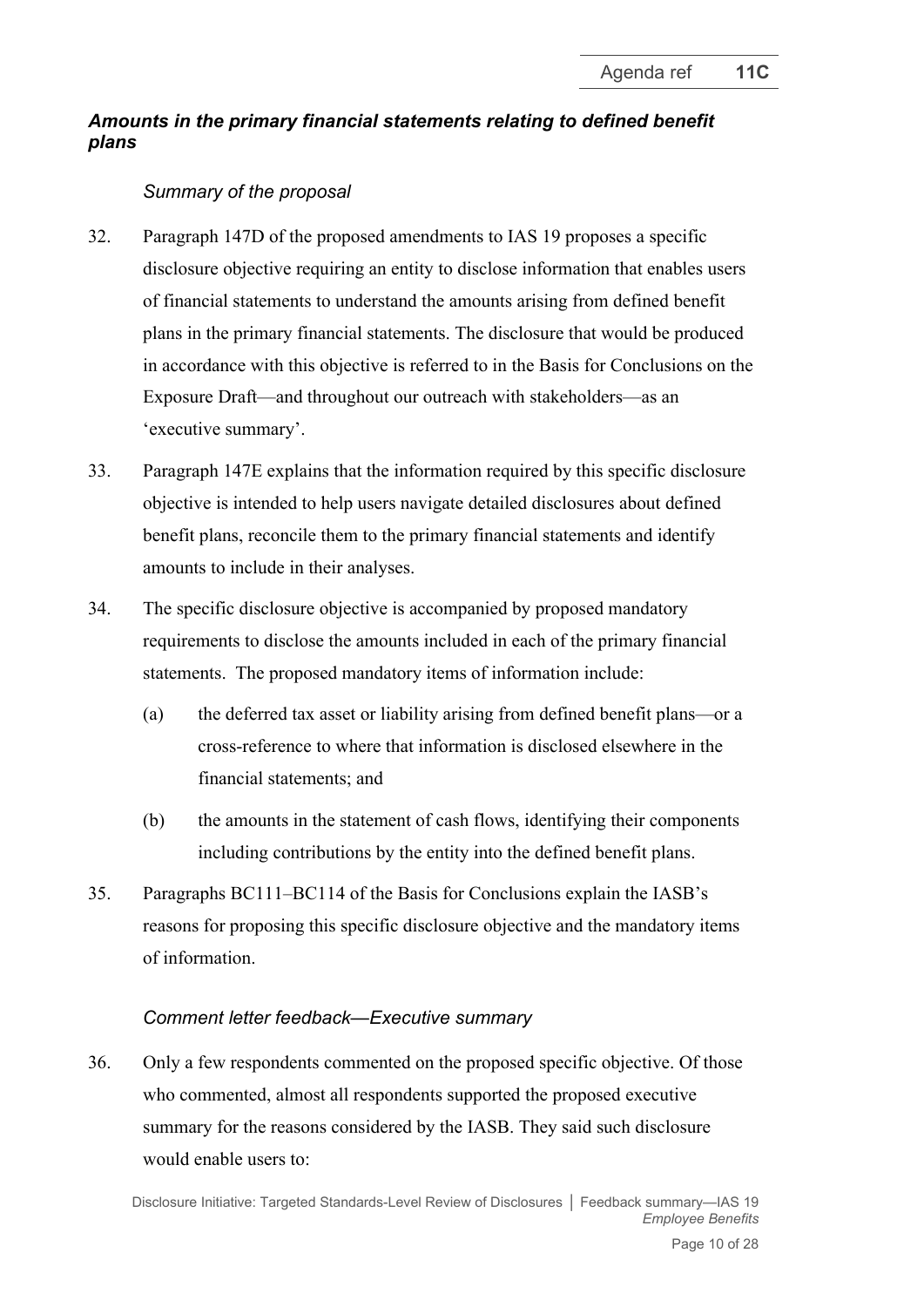- (a) easily understand the amounts included in the financial statements; and
- (b) assess the relative magnitude of the defined benefit plan liability to the entity's financial position.
- 37. A preparer thought the executive summary is unnecessary because the resulting information is similar to that already required by paragraph 140 of IAS 19.
- 38. A few respondents suggested the IASB:
	- (a) include in the executive summary a disclosure of the amount of reimbursement rights in the statement of financial position; and
	- (b) combine the executive summary with the proposed specific objective requiring disclosure of the reasons for changes in the amounts recognised in the statement of financial position for defined benefit plans.

#### *Comment letter feedback—items of information*

39. Some respondents commented on two proposed items of information—deferred tax asset or liability arising from defined benefit plans and amounts included in statement of cash flows.

#### *Deferred tax asset or liability arising from defined benefit plans*

40. Of those who commented, most respondents disagreed with the proposed requirement to disclose the deferred tax asset or liability arising from defined benefit plans. These respondents noted that entities are already required to disclose these amounts as part of their income tax disclosures. They were unclear about the basis for the IASB's proposal.

#### *Amounts included in statement of cash flows*

- 41. A preparer-representative body said the proposed requirement in paragraph 147F(e)—to disclose the amounts in the statement of cash flows, identifying their components including contributions into defined benefit plans may imply that an entity should use the direct method to report cash flows from operating activities, thereby making the indirect method redundant*.*
- <span id="page-10-0"></span>42. A government auditor suggested the IASB require an entity to provide a narrative disclosure about the nature of contributions to complement the disclosure of the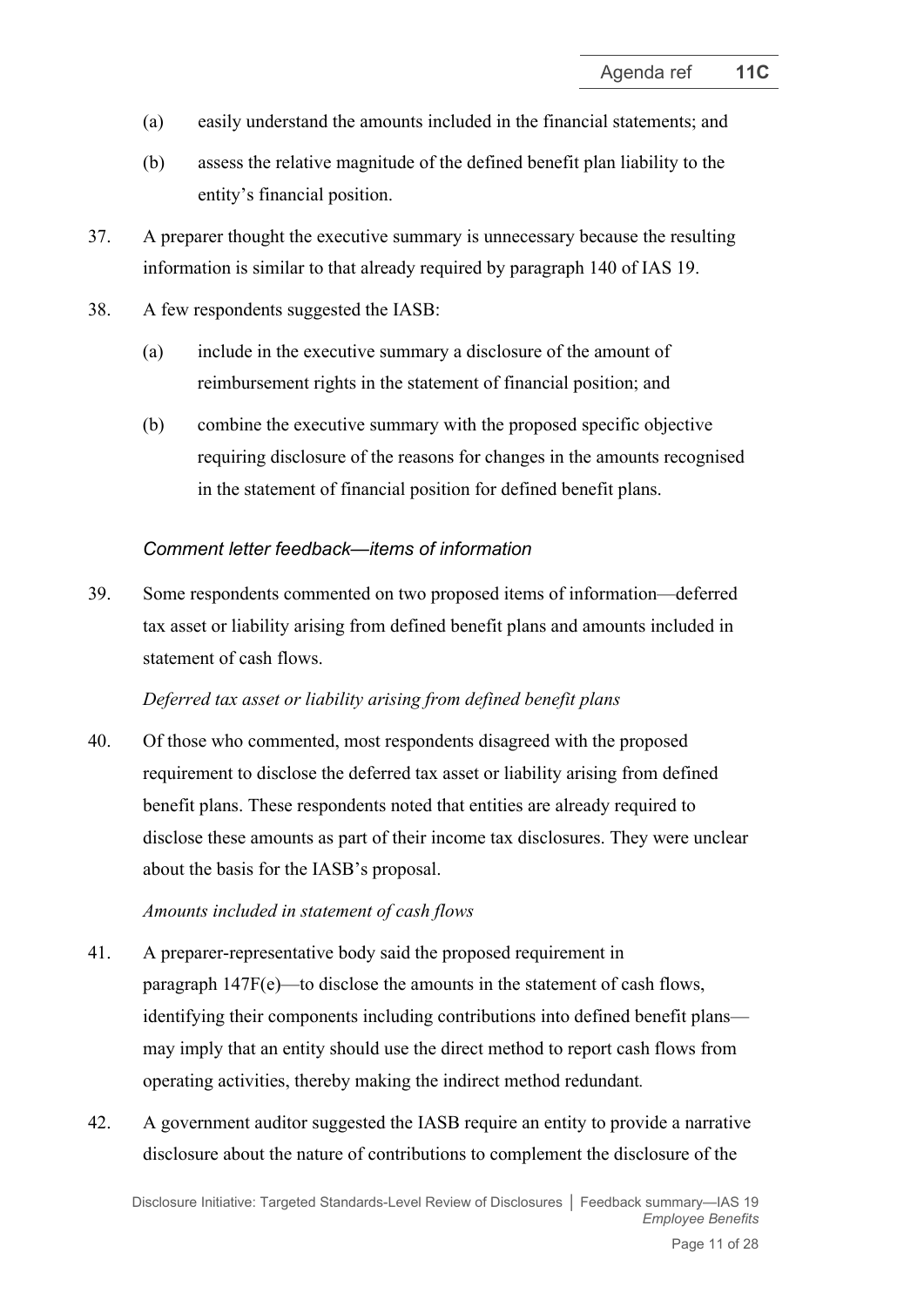amounts in the statement of cash flows. That respondent said, in addition to regular contributions, an entity may be required to make solvency or going concern deficiency payments to the defined benefit plan. The plan participants may find useful information about such payments and the terms associated with those payments.

### *Nature of, and risks associated with, defined benefit plans*

#### *Summary of the proposal*

- <span id="page-11-0"></span>43. Paragraph 147G of the proposed amendments to IAS 19 proposes a specific disclosure objective requiring an entity to disclose information that enables users of the financial statements to understand the:
	- (a) nature of the benefits provided by the defined benefit plans;
	- (b) nature and extent of the risks, in particular the investment risks, to which the defined benefit plans expose the entity; and
	- (c) strategies that the entity has in place to manage the defined benefit plans and the identified risks.
- 44. Paragraph 147H explains that the information required by this specific disclosure objective is intended to help users assess how an entity intends to deliver the benefits promised to members and evaluate how the risks associated with the plans may affect the entity's ability to deliver those benefits in future. The specific disclosure objective is accompanied by a list of non-mandatory items of information that may enable an entity to meet the objective.
- 45. Paragraphs BC115–BC120 of the Basis for Conclusions explain the IASB's reasons for proposing this specific disclosure objective and the non-mandatory items of information.

#### *Comment letter feedback*

46. Some respondents commented on this specific disclosure objective and items of information. Of those, a few respondents, mainly accountancy bodies, a standard-setter and an actuarial body, explicitly said the current disclosure requirements in IAS 19 relating to nature of, and risk associated with defined

Disclosure Initiative: Targeted Standards-Level Review of Disclosures **│** Feedback summary—IAS 19 *Employee Benefits*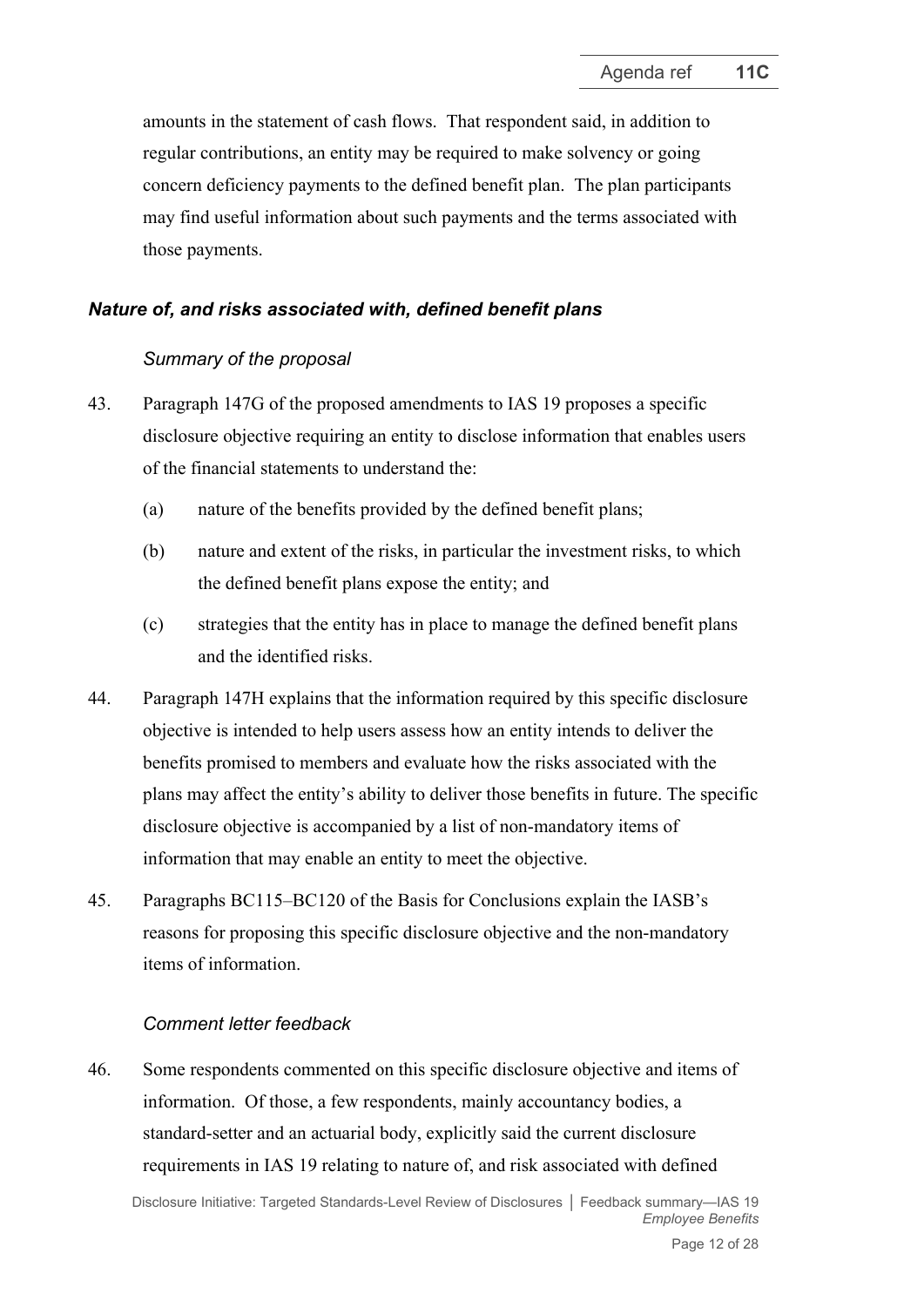benefit plans result in lengthy boilerplate narrative information; and that the proposed specific disclosure objective would help limit this narrative information to more useful information. However an actuarial body, said some proposed items of information, for example, how an entity manages investment risks, may still lead entities to disclose boilerplate information*.*

- 47. Other respondents, while not disagreeing, said the specific disclosure objective is broad. A preparer-representative body suggested the IASB define the term 'nature' of defined benefit plans to help limit the disclosure of narrative information.
- 48. In relation to the items of information, a few respondents—actuarial bodies, accounting firms and national standard-setters—suggested the IASB:
	- (a) to the extent possible, replace narrative disclosure requirements with quantitative disclosure requirements.
	- (b) require an entity to disclose how the funded status of a defined benefit plan is determined under the plan's rules and regulations, and how and why that funded status differs from the net defined benefit liability (asset) determined applying IAS 19.
	- (c) develop a separate specific disclosure objective for events like plan amendments, settlements, and curtailments. In their view, information about such events enables users to understand the effects of changes in a defined benefit plan rather than the nature of, and risks associated with, a defined benefit plan.
	- (d) instead of labelling the item of information as non-mandatory, require an entity to disclose a breakdown of the fair value of plan assets by classes of assets that distinguish the risks and characteristics of those assets (paragraph 147I(h) of the proposed amendments to IAS 19). In their view, disclosing such information would be the only way to meet the objective of enabling users to understand the investment risks to which a defined benefit plan exposes the entity.
	- (e) require entities to disclose a disaggregation of each class of plan asset into those that have a quoted market price in an active market and those that do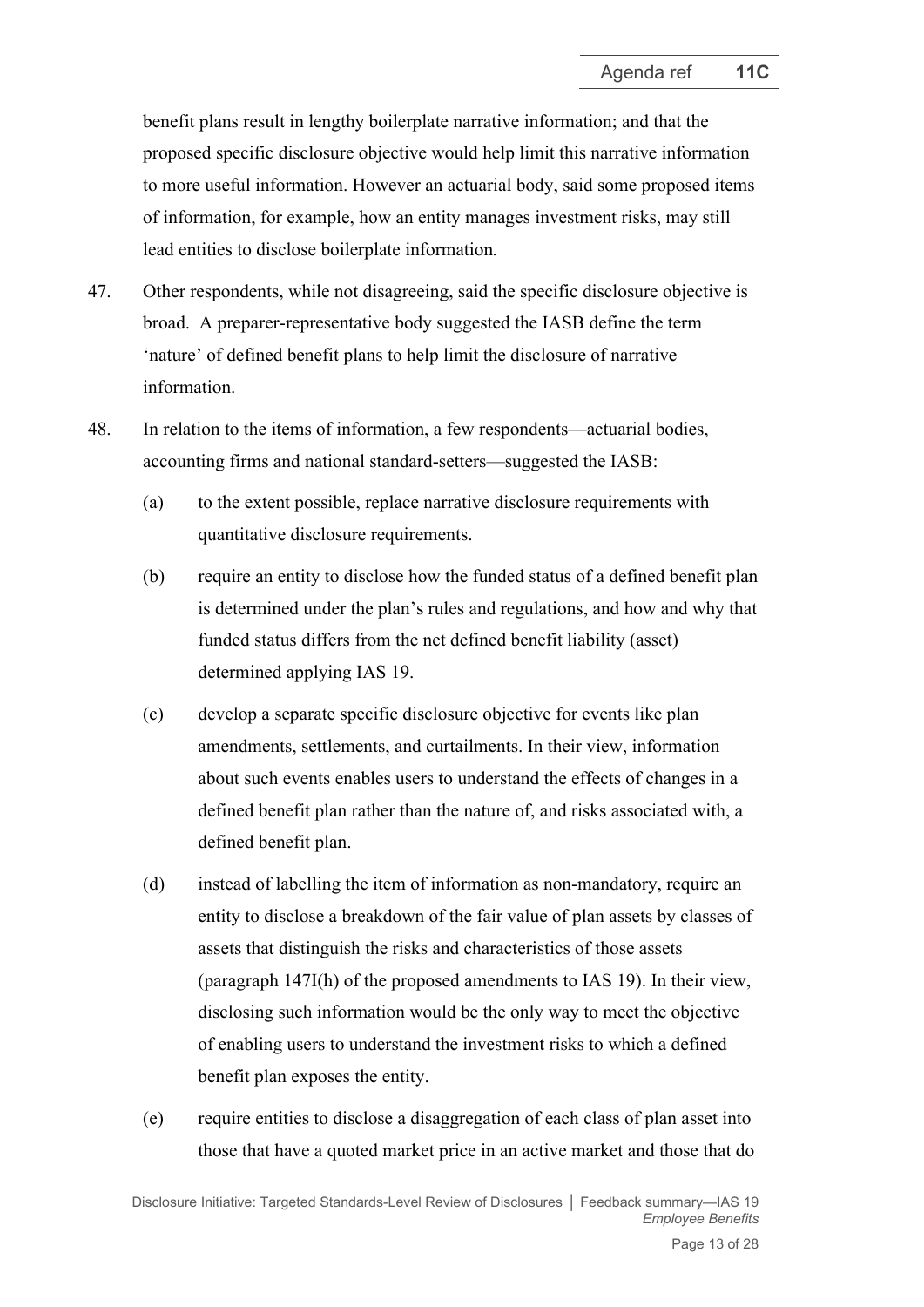not. In their view, that information would enable users to understand how easily plan assets can be converted into cash.

- (f) require entities to disclose a maturity profile of the plan assets, when applicable.
- (g) add to the list of non-mandatory items information about labour law risks—for example lawsuits by employees—that would enable users to understand the potential risk of having to provide higher benefits.
- <span id="page-13-0"></span>49. A few respondents expressed concerns about the proposed disclosure of expected return on plan assets. They said it would be difficult to determine a meaningful number that would provide useful information. An actuarial body suggested the IASB instead require an entity to disclose the actual rate of return on plan assets over a past period, of say three to five years, together with an explanation of material differences between the expected return and actual return during that period. An accounting firm suggested that the specific objective could be more specific about the extent to which the plan asset return is sufficient to meet the plan obligations.

### *Expected future cash flows relating to defined benefit plans*

#### *Summary of the proposal*

- <span id="page-13-1"></span>50. Paragraph 147J of the proposed amendments to IAS 19 proposes a specific disclosure objective requiring an entity to disclose information that enables users to understand the expected effects of the defined benefit obligation on the entity's future cash flows and the nature of those effects.
- 51. Paragraph 147K explains that the information required by this specific disclosure objective is intended to help users assess the effect of the defined benefit obligation on the entity's future cash flows and evaluate how the defined benefit obligation may affect the entity's economic resources, for example, its ability to pay dividends.
- 52. Paragraph 147M allows an entity to provide information about the expected future cash flow effects for the defined benefit plans as a whole, without differentiating between those that meet the defined benefit obligation recognised at the end of the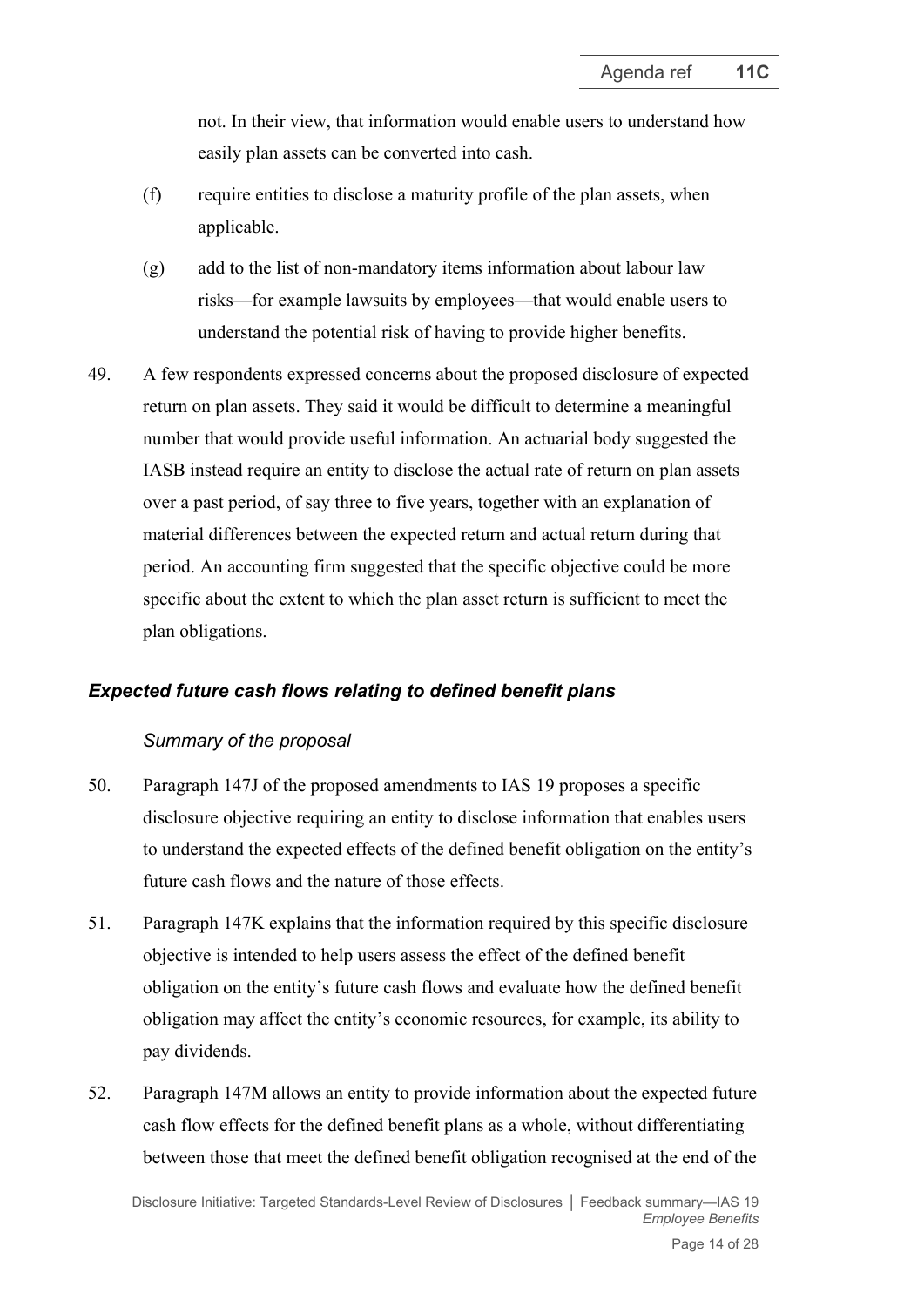reporting period and other expected future cash flows, if such information would better meet the disclosure objective.

- 53. The IASB included this specific disclosure objective in response to user feedback that information about the likely cash flows effect is the most important information users need about defined benefit plans and that they currently do not get sufficient information. The specific disclosure objective is accompanied by a list of non-mandatory items of information that may enable an entity to meet the objective, application guidance to help an entity determine which information is relevant in different circumstances, and three illustrative examples.
- 54. Paragraphs BC121–BC132 of the Basis for Conclusions explain the IASB's reasons for proposing this specific disclosure objective and the non-mandatory items of information.

#### *Comment letter feedback*

55. Some respondents commented on the specific disclosure objective and items of information. Of those who commented, a few respondents—a preparer, an accountancy body and a standard-setting body—explicitly said the information about the effect of future expected cash flows relating to defined benefit plans would be useful to users in making cash flow projections. However, a national standard-setter said the proposals are similar to the requirements in IAS 19 and questioned whether the proposals would improve the information users currently receive. Other respondents agreed with the specific disclosure objective and commented on the explanation of user needs and items of information.

#### *The explanation in paragraph 147K(b)*

- 56. A few respondents said that the explanation in paragraph 147K(b)*—*how users would use information to evaluate how defined benefit obligation may affect the entity's economic resources, for example, its ability to pay dividends'—is broader than the requirement in the specific disclosure objective itself. They suggested that this explanation should refer to 'overall liquidity' instead because:
	- (a) the defined benefit obligation payments could affect the payments of other amounts and eventually the entity's overall liquidity;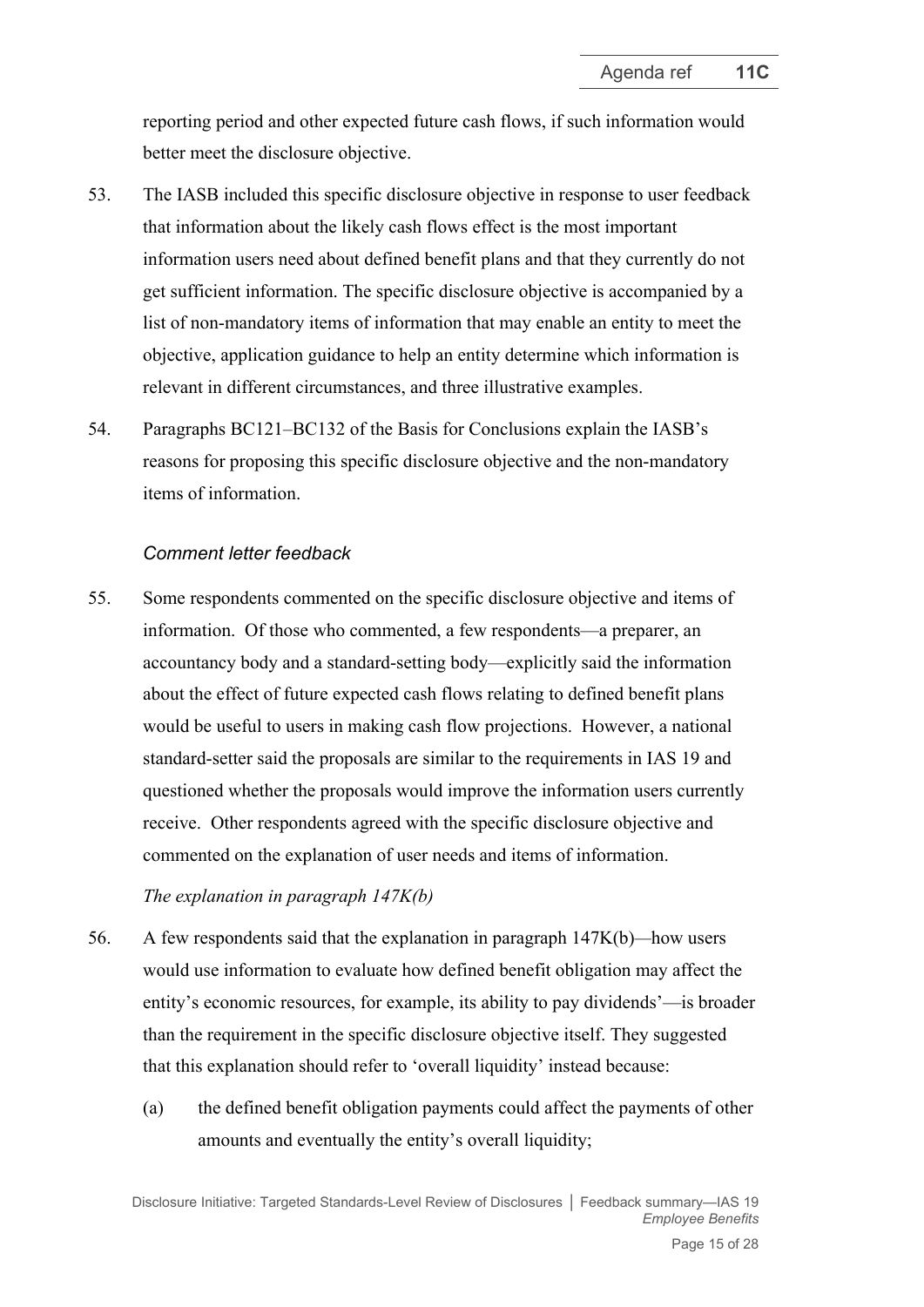- (b) the ability to pay dividends is of interest to investors, whereas 'overall liquidity' may be of interest to a broader group of users; and
- (c) the explanation, as written, would not achieve the intended outcome in jurisdictions where regulators could recommend that entities refrain from distributing dividends to shareholders.

#### *Expected future contributions*

- 57. A few respondents suggested the IASB further clarify what is meant by the phrase 'future contributions' referred to in the proposed paragraph 147L(b). They were unclear whether the future contributions include both contributions to the plan and benefit payments to plan participants. Paragraph 147 of IAS 19 requires disclosure of both the expected contributions to the plan for the next annual reporting period and a maturity analysis of the benefit payments.
- 58. A few respondents—actuarial bodies, a preparer and an accountancy body—did not support the proposal in paragraph 147M to allow an entity to provide information about the expected future cash flow effects for a defined benefit plan as a whole, without differentiating between those that meet the defined benefit obligation recognised at the end of the reporting period and other expected future cash flows. They said that the proposal would not result in comparable information across entities. However, an accountancy body said the choice to disclose this information (the expected future cash flows for the defined benefit plan as a whole) could be meaningful to the users of the financial statements.
- 59. A few respondents said that an entity should not be allowed to include contributions for future services in the expected future contributions. That respondent suggested the IASB clarify that future contributions represent contributions to the fund for a wholly funded plan; benefit payments to plan participants for an unfunded plan; and both contributions to the fund and benefit payments to plan participants for a partially funded plan.
- 60. A preparer suggested the IASB restrict the future cash flow information only to minimum funding requirements or any funding commitments at the reporting date.
- <span id="page-15-0"></span>61. A few respondents suggested the IASB: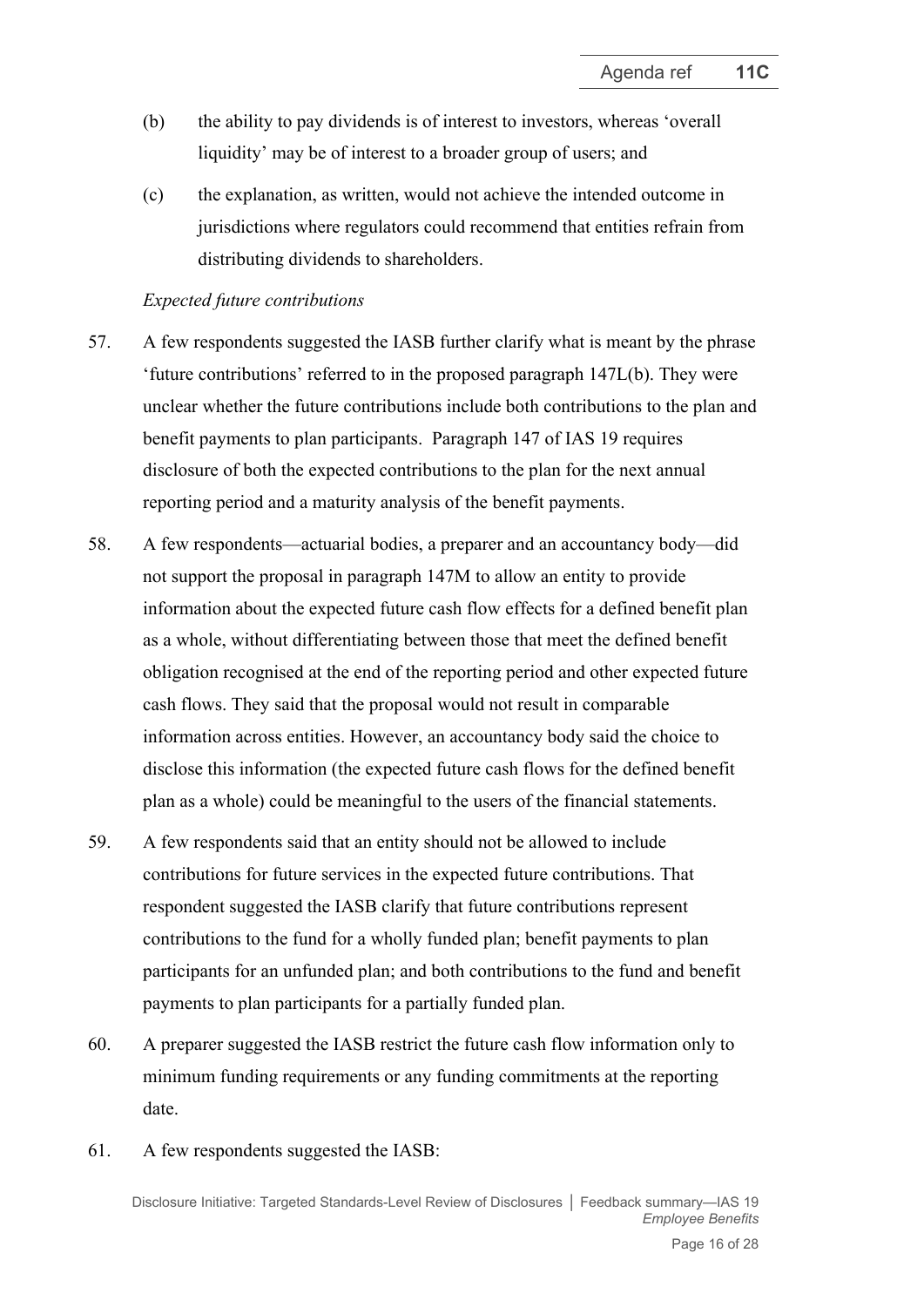- (a) specify the period (time-band for example., within one year, two to five years) over which future cash flows should be disclosed; and
- (b) develop an example demonstrating how the measurement of the net defined benefit liability (asset) could be different from how the funded status of a defined benefit plan is measured, and expected future contributions determined, under the plan's rules and regulations.

## *Future payments to members of defined benefit plans that are closed to new members*

### *Summary of the proposal*

- <span id="page-16-0"></span>62. Paragraph 147N of the proposed amendments to IAS 19 proposes a specific disclosure objective requiring an entity to disclose information that enables users of the financial statements to understand the period over which payments will continue to be made to members of defined benefit plans that are closed to new members (closed plans).
- 63. Paragraph 147O explains that the information required by this specific disclosure objective is intended to help users understand the length of time over which the defined benefit obligation associated with closed plans will continue to affect the entity's financial statements. Unlike for open plans, the period over which an entity will continue to make payments for a closed plan is unlikely to change significantly and therefore provides meaningful information to users. The specific disclosure objective is accompanied by a list of non-mandatory items of information that may enable an entity to meet the objective.
- 64. Paragraphs BC133–BC137 of the Basis for Conclusions explain the IASB's reasons for proposing this specific disclosure objective and the non-mandatory items of information.

### *Comment letter feedback*

65. Of the respondents who commented, only a few supported the proposed specific disclosure objective.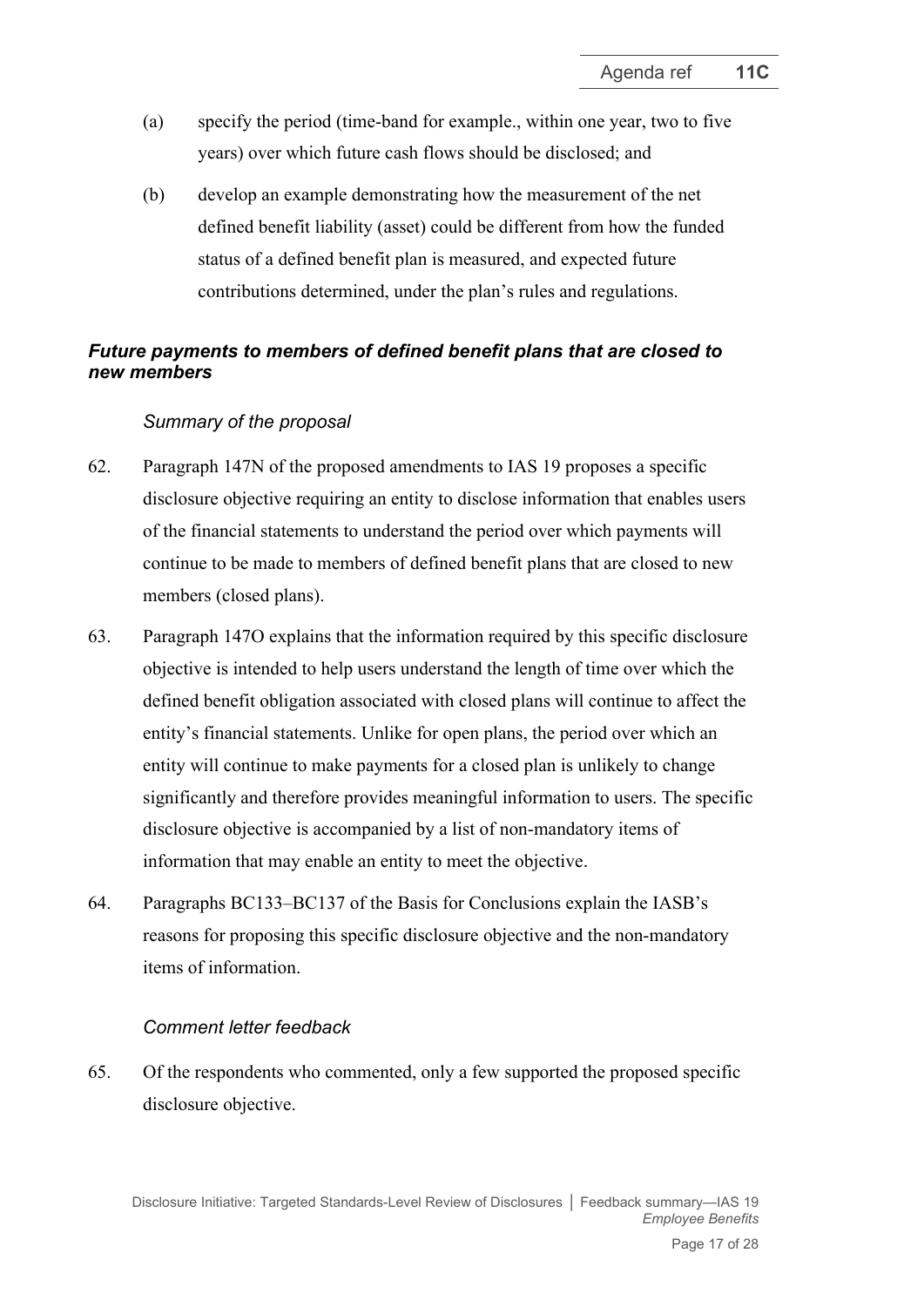- 66. Most respondents who commented disagreed with the proposal, questioning the benefit of disclosing the proposed information only for closed plans, and the usefulness of simply disclosing the period over which amounts are expected to be paid without disclosing the amounts involved. These respondents said:
	- (a) contrary to the explanation in paragraph BC134 of the Basis for Conclusions on the Exposure Draft, the period over which an entity will continue to make payments may change if further benefits accrue to current members of a closed plan.
	- (b) there would be no need for the proposed specific disclosure objective because an entity could apply the disaggregation principle in disclosing information about expected future cash flows and, therefore, disclose expected future contributions separately for closed plans and other plans.
	- (c) the proposed specific disclosure objective reflects users' needs that are unique to a particular jurisdiction. Users in other jurisdictions need information about the period over which an entity will make payments for all defined benefit plans to assess changes in the present value of the defined benefit obligation because of changes in discount rate. Citing the current requirement in paragraph 147 of IAS 19, these respondents suggested the IASB continue to require an entity to disclose the weighted average duration of all defined benefit obligations.
- <span id="page-17-0"></span>67. A national standard-setter said that information about overfunding or effects of the asset ceiling on closed plans would be more useful to users than the period over which payments will continue to be made to the members

#### *Measurement uncertainties associated with the defined benefit obligation*

#### *Summary of the proposal*

<span id="page-17-1"></span>68. Paragraph 147Q of the proposed amendments to IAS 19 proposes a specific disclosure objective requiring an entity to disclose information that enables users of financial statements to understand the significant actuarial assumptions used in determining the defined benefit obligation. Paragraph 147R explains that the information required by this specific disclosure objective is intended to help users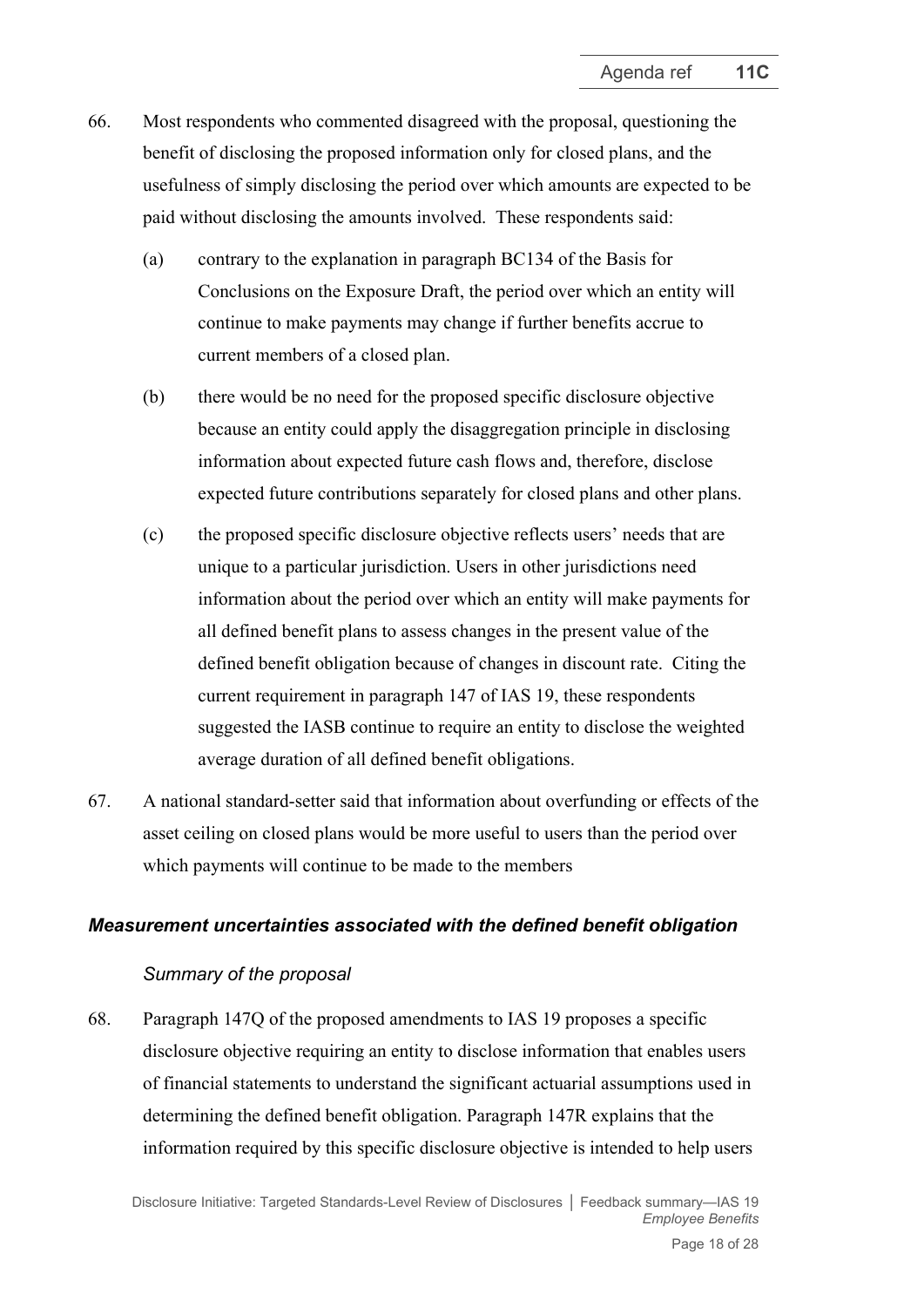assess the sources of measurement uncertainties in determining the defined benefit obligations. The specific disclosure objective is accompanied by a list of nonmandatory items of information that may enable an entity to meet the objective, which include:

- (a) the significant demographic and financial actuarial assumptions used to determine the defined benefit obligation;
- (b) alternative actuarial assumptions reasonably possible at the end of the reporting period that could have significantly changed the defined benefit obligation; and
- (c) a description of how measurement uncertainty has affected measurement of the defined benefit obligation.
- 69. Paragraphs BC138–BC142 of the Basis for Conclusions explain the IASB's reasons for proposing this specific disclosure objective and the non-mandatory items of information.

### *Comment letter feedback*

- 70. Some respondents commented on the specific disclosure objective and items of information. Of those who commented, almost all agreed with the proposed specific disclosure objective for the reasons considered and explained in the Basis for Conclusions.
- <span id="page-18-0"></span>71. However, in relation to the proposed non-mandatory items of information:
	- (a) most respondents who commented suggested the IASB require an entity to disclose significant actuarial assumptions to meet the specific disclosure objective. A few of them suggested the IASB prescribe a minimum set of actuarial assumptions that all entities should disclose to enable users to compare inputs used across entities.
	- (b) a few respondents suggested the IASB explicitly require an entity to disclose the assumptions used in determining the discount rate because, in practice, it is a key area of judgement.
	- (c) a few respondents said some proposed items of information*—*for example, alternative actuarial assumptions reasonably possible at the end of the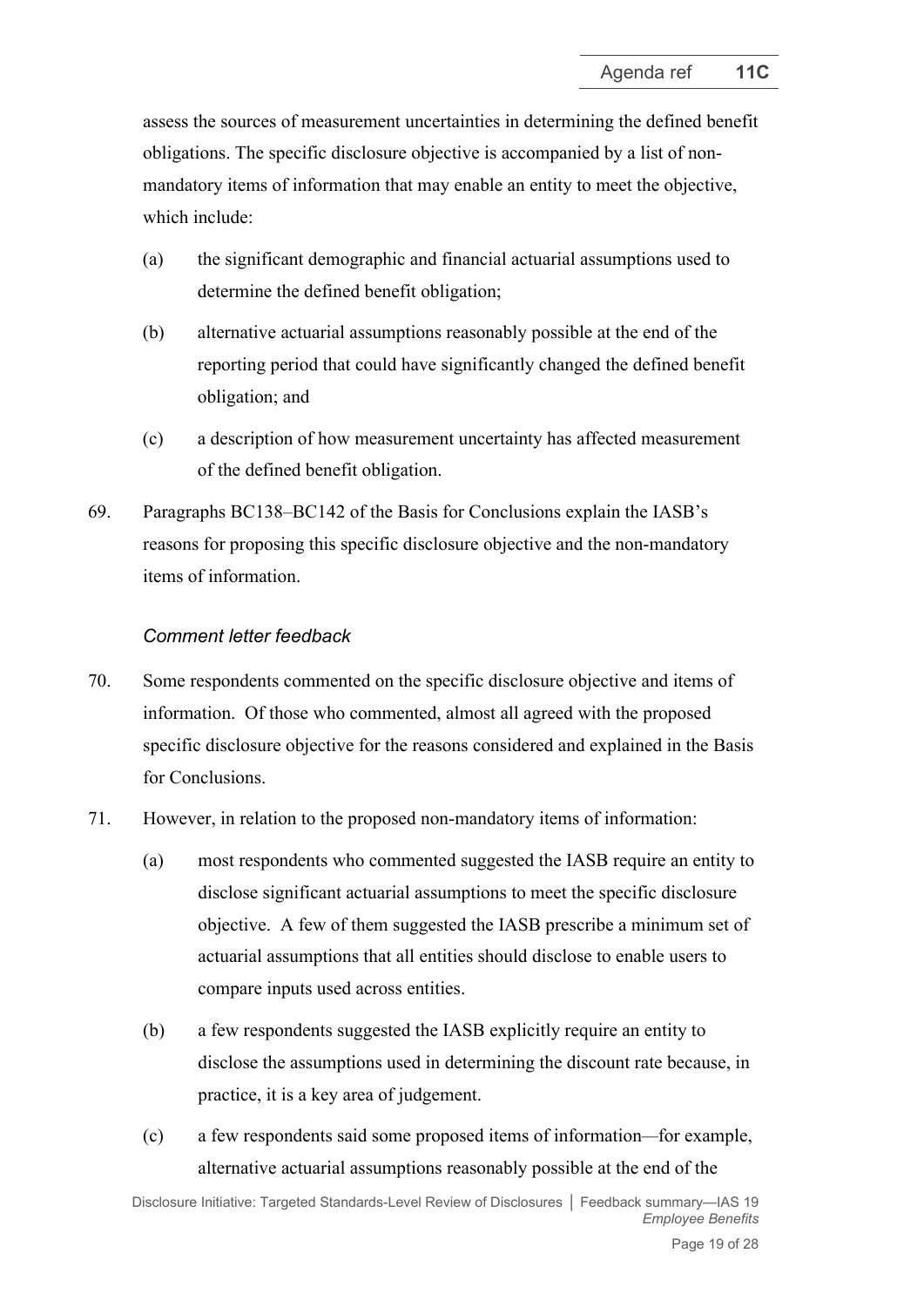reporting period and a description of how measurement uncertainty affected measurement of the defined benefit obligation— are too broad and unclear about what information is expected from entities.

- (d) most respondents disagreed with the proposed disclosure of alternative actuarial assumptions and suggested the IASB retain paragraph 145 of IAS 19 that requires an entity to disclose a sensitivity analysis for each significant actuarial assumption as of the end of the reporting period. These respondents said:
	- (i) the sensitivity analysis disclosures are well understood by users of financial statements as a source for assessing measurement uncertainties;
	- (ii) disclosure of reasonably possible alternative actuarial assumptions would undermine the requirement in paragraphs 75–76 of IAS 19 for actuarial assumptions to be unbiased and an entity's best estimates of the variables that will determine the ultimate cost of providing post-employment benefits;
	- (iii) requiring disclosure of alternative actuarial assumptions may be seen as remedying through disclosures perceived weaknesses in the measurement requirements;
	- (iv) the expected benefits may not outweigh the costs of disclosing the information; and
	- (v) if the IASB were to proceed with the proposal, entities may need additional guidance on what are 'reasonably possible' actuarial assumptions at the reporting date.
- (e) a few respondents agreed with the IASB's comments in paragraph BC153 of the Basis for Conclusions that the benefits provided by more detailed sensitivity information would not outweigh the cost to entities of providing that information. However, they suggested the IASB include in the items of information a sensitivity analysis for discount rate as of the end of the reporting date.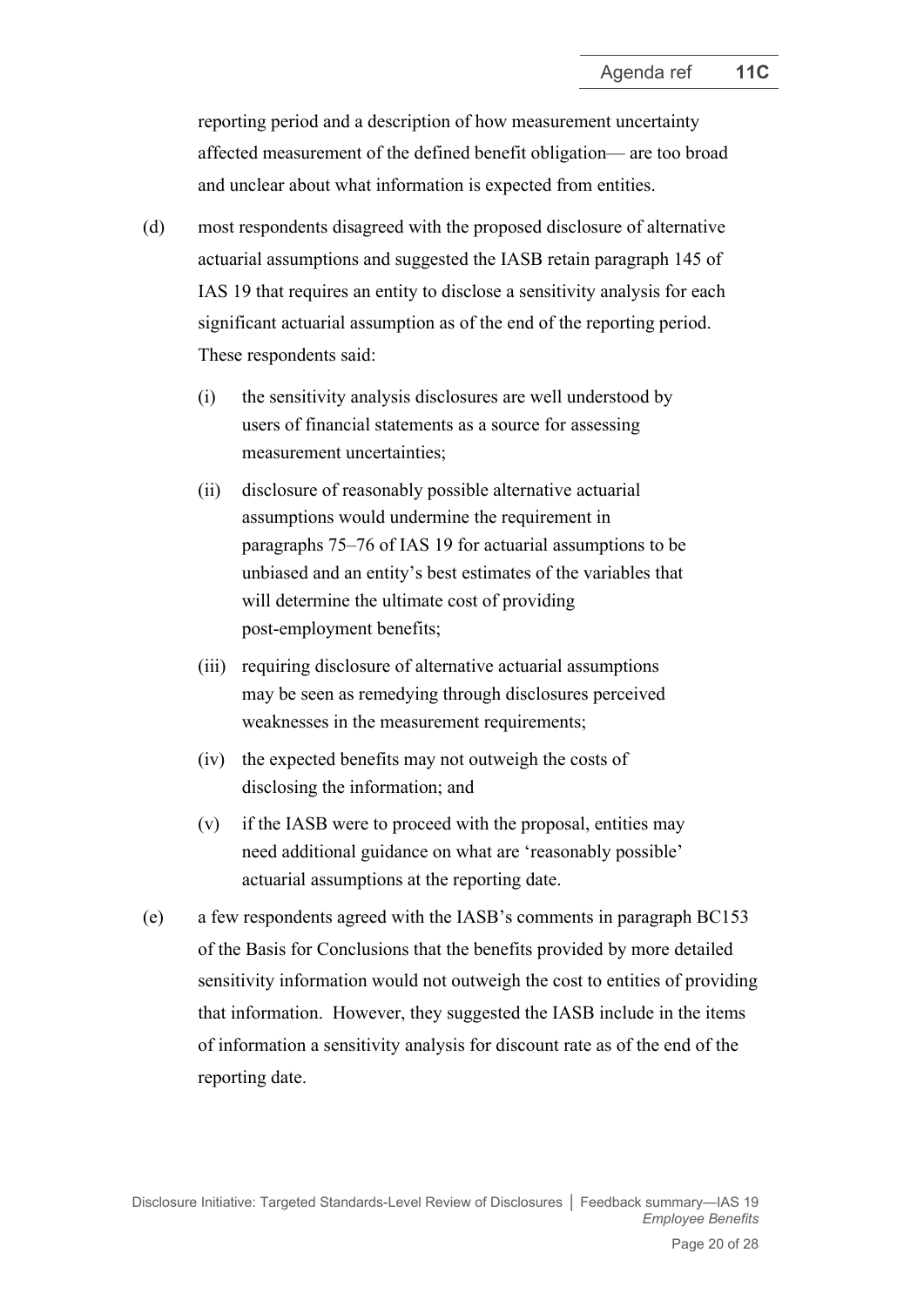# *Reasons for changes in the amounts recognised in the statement of financial position for defined benefit plans*

### *Summary of the proposal*

- <span id="page-20-0"></span>72. Paragraph 147T of the proposed amendments to IAS 19 proposes a specific disclosure objective requiring an entity to disclose information that enables users of financial statements to understand the significant reasons for changes in the amounts recognised in the statement of financial position relating to defined benefit plans.
- 73. Paragraph 147U explains that the information required by this specific disclosure objective is intended to help users evaluate how transactions and other events during the reporting period that relate to defined benefit plans have affected financial position and performance, and thereby identify amounts to include in their analyses. The proposed specific disclosure objective is accompanied by a proposed mandatory requirement to disclose a tabular reconciliation from opening to closing balances of the net defined benefit liability or asset (reconciliation) and further non-mandatory items of information that might enable an entity to meet the proposed objective.
- 74. Paragraphs BC143–BC145 of the Basis for Conclusions explain the IASB's reasons for proposing this specific objective and the items of information.

### *Comment letter feedback*

- 75. Some respondents commented on the specific disclosure objective and items of information. Of those who commented, almost all supported the proposed specific disclosure objective and the proposed items of information for the reasons considered by the IASB. These respondents:
	- (a) a few respondents suggested the IASB integrate this objective and the proposed items of information with the proposed executive summary as the two objectives and items of information are inter-related.
	- (b) a few respondents suggested the IASB clarify whether an entity should disclose one reconciliation of the net defined benefit liability (asset), or separate reconciliations for the components of the net defined benefit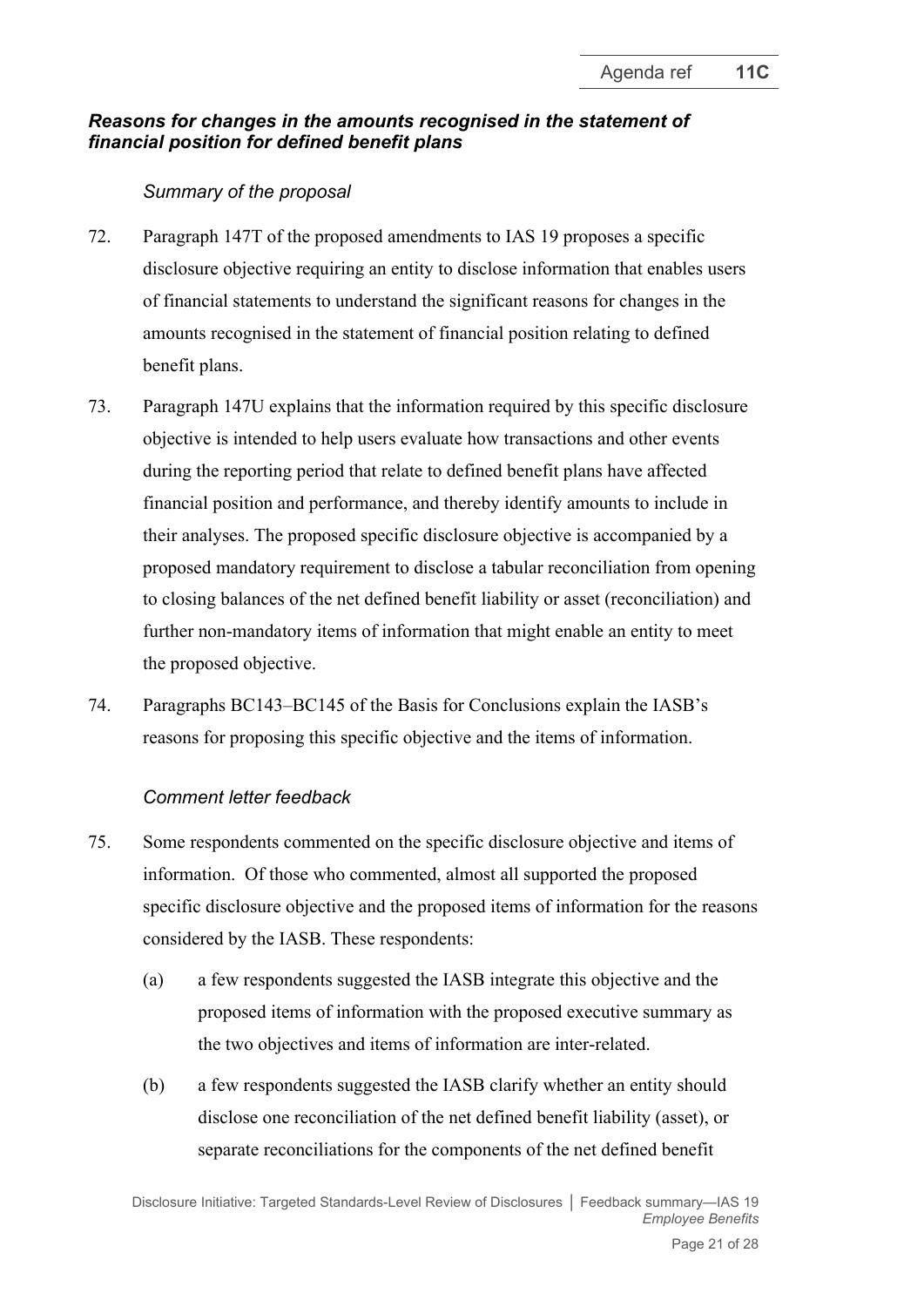liability (asset)—plan assets, the defined benefit obligation and the effect of the asset ceiling—as required by paragraph 140 of IAS 19.

- (c) a few respondents suggested the IASB align the description of the proposed significant changes with the description of the changes in paragraph 141 of IAS 19. For example, the proposed paragraph 147V includes actuarial gains and losses from changes in actuarial assumptions, and those from changes in experience adjustments as two possible significant changes. However, paragraph 141 of IAS 19 refers to actuarial gains and losses arising from changes in demographic assumptions, and those arising from changes in financial assumptions.
- (d) a government auditor suggested the IASB include an example that illustrates how an entity would apply materiality in deciding the changes in the net defined benefit liability (asset) that would be disclosed separately.
- <span id="page-21-0"></span>76. An accounting firm said that this specific disclosure objective on 'information that enables users of financial statements to understand the significant reasons for changes in amount' is too broad and is unlikely to change the number of reconciliation tables that are currently disclosed. The respondent suggested the IASB have outreach meetings with users to understand the level of detail they need about significant changes.

## **Questions 15 and 17—Overall disclosure objective for defined contribution plans and other types of employee benefit plans**

# *Summary of proposals in the Exposure Draft*

- <span id="page-21-1"></span>77. Paragraphs 25A, 54A, 158A and 171A of the proposed amendments to IAS 19 propose overall disclosure objectives requiring an entity to disclose information that enables users of the financial statements to understand:
	- (a) the effect of short-term employee benefits and defined contribution plans on the entity's financial performance and cash flows; and
	- (b) the nature of other long-term employee benefits and termination benefits and the effect of those benefits on the entity's financial position, financial performance, and cash flows.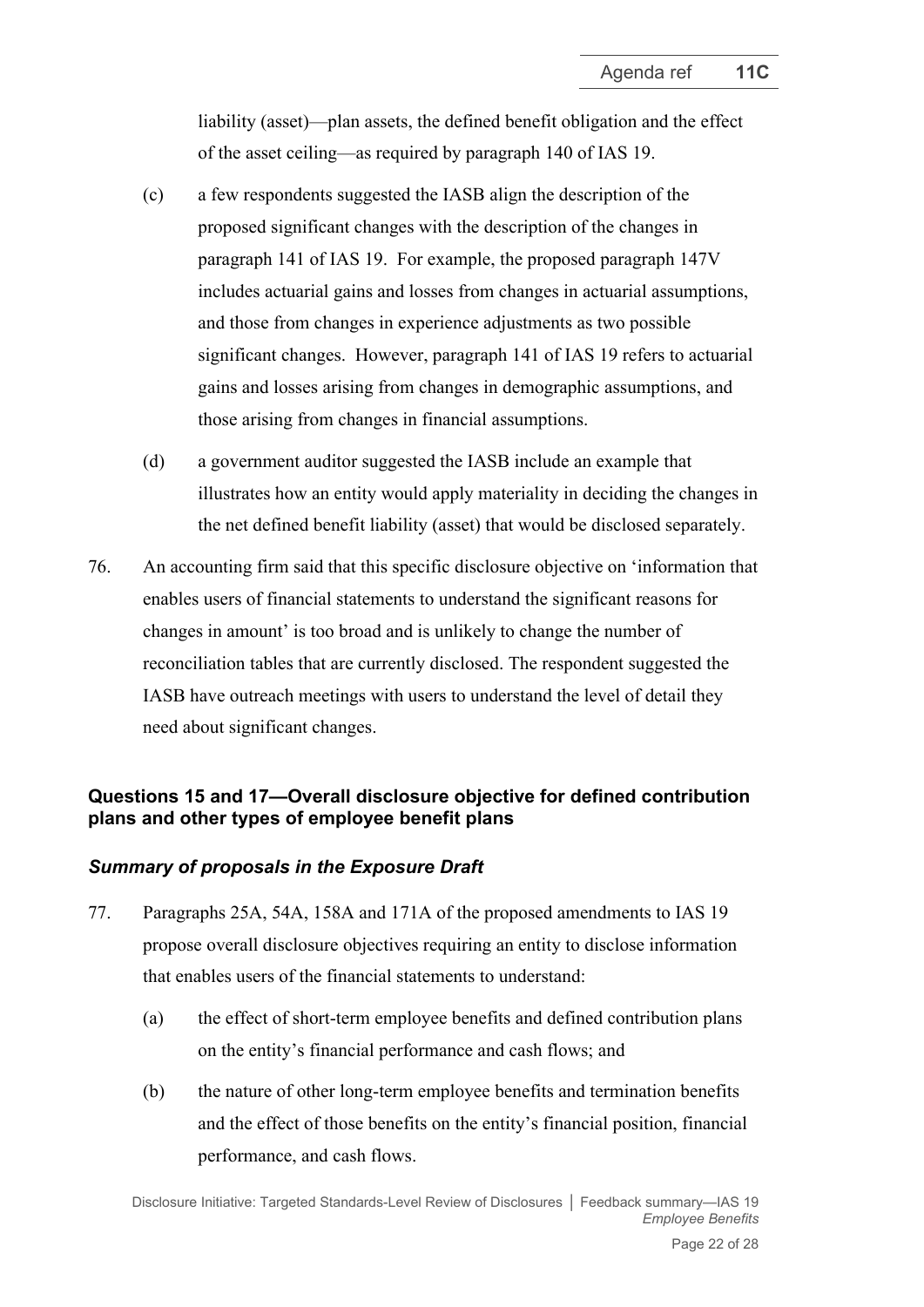- 78. The proposals did not include any specific disclosure objectives for these types of employee benefit because of user feedback that these employee benefits are easy to understand and unlikely to affect users' analysis. When these benefits are material to an entity, users want to understand the effect they have on the primary financial statements. The IASB concluded that this user need is satisfied by the overall disclosure objectives.
- 79. Paragraphs BC156–BC158 and paragraphs BC167–BC170 of the Basis for Conclusions explain the IASB's reasons for proposing this specific disclosure objective and the non-mandatory items of information.

#### *Comment letter feedback*

80. The IASB asked stakeholders whether they agree that the proposed disclosure objectives would result in the provision of useful information that meets the overall user information needs about defined contribution plans and other types of employee benefit plans.

#### *Defined contribution plans*

- 81. Some respondents who commented supported the overall disclosure objective for the reasons considered by the IASB. A few questioned the usefulness of the proposed disclosure objective without accompanying items of information that help meet the objective and suggested the IASB require an entity to disclose the amount recognised as an expense for defined contribution plans.
- 82. A standard-setting body that supported the proposed overall disclosure objective said the proposed objective may not capture information about risks associated with defined contribution plans. For example, if the circumstances at the reporting date suggest that future contributions payable are likely to increase, such information would be useful to users of financial statements. However, it is not clear if the proposed overall disclosure objective would lead an entity to disclose such information. That respondent suggested the IASB expand the overall disclosure objective.
- 83. A regulator and a professional body that supported the proposed overall disclosure objective suggested the IASB expand the proposed objective to include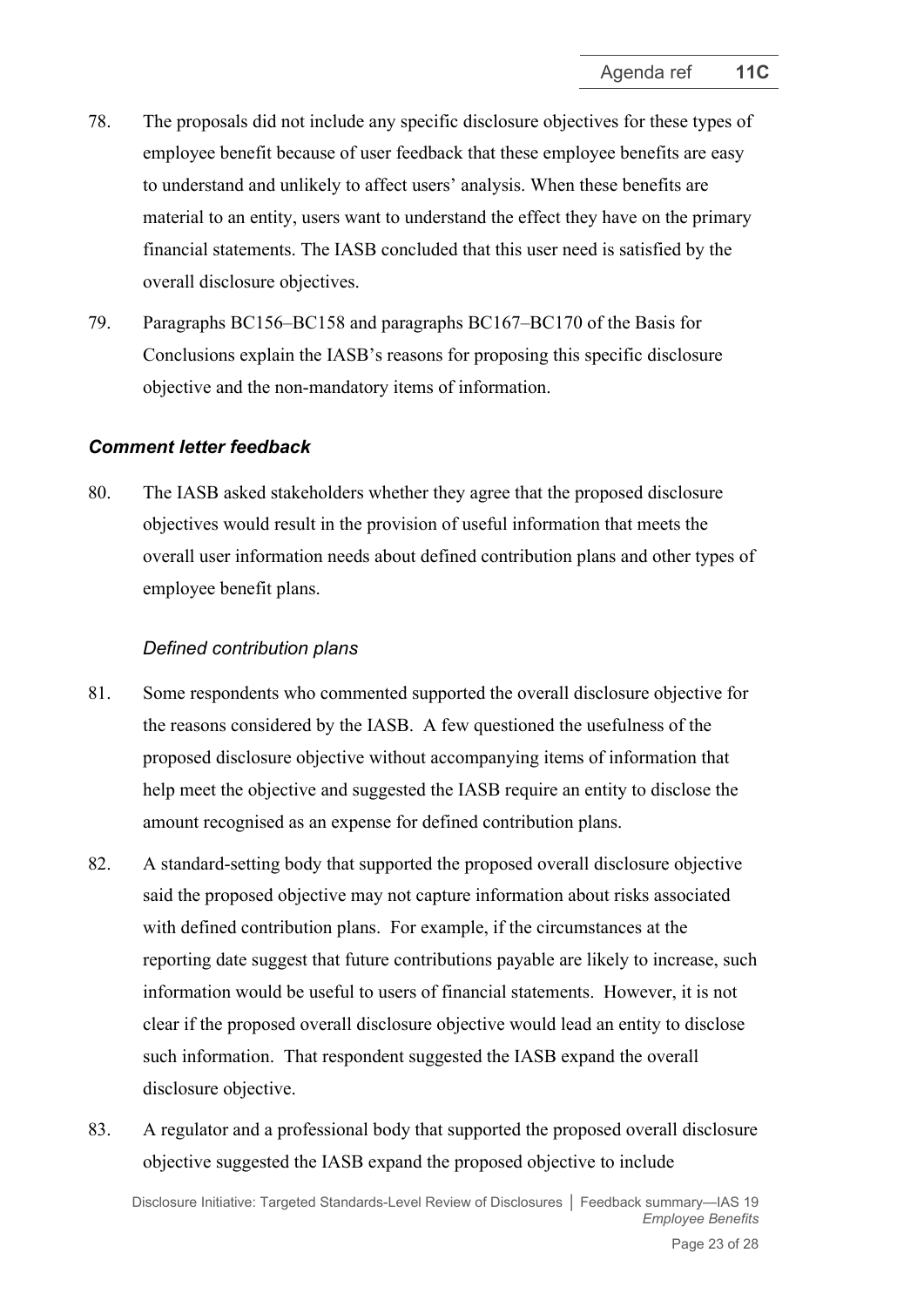information about the effects of defined contribution plans on future cashflows and require an entity to disclose next year's contribution and factors that influence the amount of contribution payable in the future. The professional body also suggested the IASB require an entity to disclose any plan amendments and modifications during a reporting period that affected the contribution payable for that period.

- 84. A few other respondents also suggested the IASB retain paragraph 54 of IAS 19 that says that an entity discloses, where required by IAS 24 *Related Party Disclosures*, information about contributions to defined contribution plans for key management personnel.
- 85. Some respondents questioned the need for a disclosure objective, or any disclosures at all, about contributions payable to defined contribution plans because those plans have little effect on financial position and financial performance beyond the contributions payable. An individual said that contributions payable to defined contribution plans are, in essence, a cash payment made to a third party on behalf of the employee. Once the contribution is made, the employer bears no further risk.
- 86. Some respondents expressed concerns that the proposed overall disclosure objective is vague and that it is not clear what information would be useful to users beyond the amount recognised as an expense for defined contribution plans and the amount included in the statement of cash flows. They suggested the IASB simply retain paragraph 53 of current IAS 19 that requires an entity to disclose the amount recognised as an expense for defined contribution plans and not include any overall disclosure objective. In their view, the information that users currently receive about defined contribution plans is sufficient.

### *Other types of employee benefit plans*

- 87. Some respondents said the proposed overall disclosure objectives would lead an entity to provide relevant information about short-term employee benefits, other long-term employee benefits and termination benefits. A few of these respondents said the proposed overall disclosure objectives:
	- (a) reflect the simplicity of these types of plans; and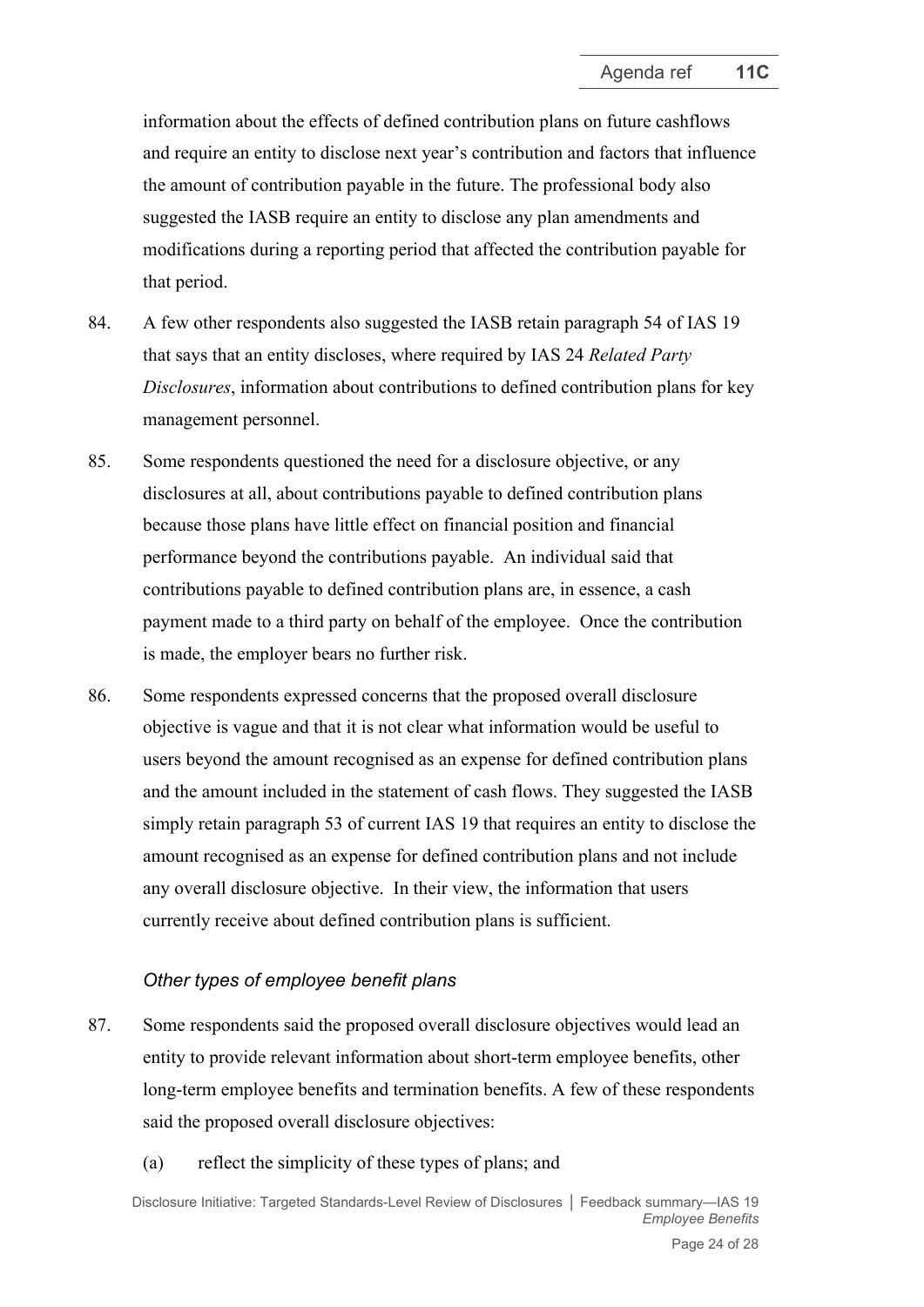- (b) could improve the information that an entity provides about these plans.
- 88. A few respondents expressed concerns that the proposed overall disclosure objectives for other long-term employee benefits and termination benefits are vague and suggested the IASB develop items of information that help meet the objectives. They cautioned that:
	- (a) these benefits involve complexities, risks, and uncertainties similar to defined benefit plans; and
	- (b) these benefits could impact the future performance and cash flows—for example, payments from deferred compensation schemes vary based on an entity's performance.
- <span id="page-24-0"></span>89. A few respondents suggested the IASB retain the paragraphs in IAS 19 that cross refer to the requirement in IAS 24 for an entity to disclose employee benefits for key management personnel.

# <span id="page-24-2"></span>**Question 16—Multi-employer plans and defined benefit plans that share risks between entities under common control**

### *Summary of proposals in the Exposure Draft*

- <span id="page-24-1"></span>90. The IASB proposes that an entity comply with the overall disclosure objective for defined contribution plans if the entity classifies its multi-employer plan as a defined contribution plan (paragraph 54A of the proposed amendments to IAS 19).
- 91. The IASB proposes that an entity comply with the overall disclosure objective for defined contribution plans and the specific disclosure objective about the nature of, and risks associated with, defined benefit plans if the entity:
	- (a) accounts for a multi-employer defined benefit plan as if it were a defined contribution plan (paragraph 148A of the proposed amendments to IAS 19); or
	- (b) participates in a defined benefit plan that shares risks between entities under common control and accounts for the contribution payable for the period in accordance with paragraph 41 of IAS 19 (paragraph 149A of the proposed amendments to IAS 19).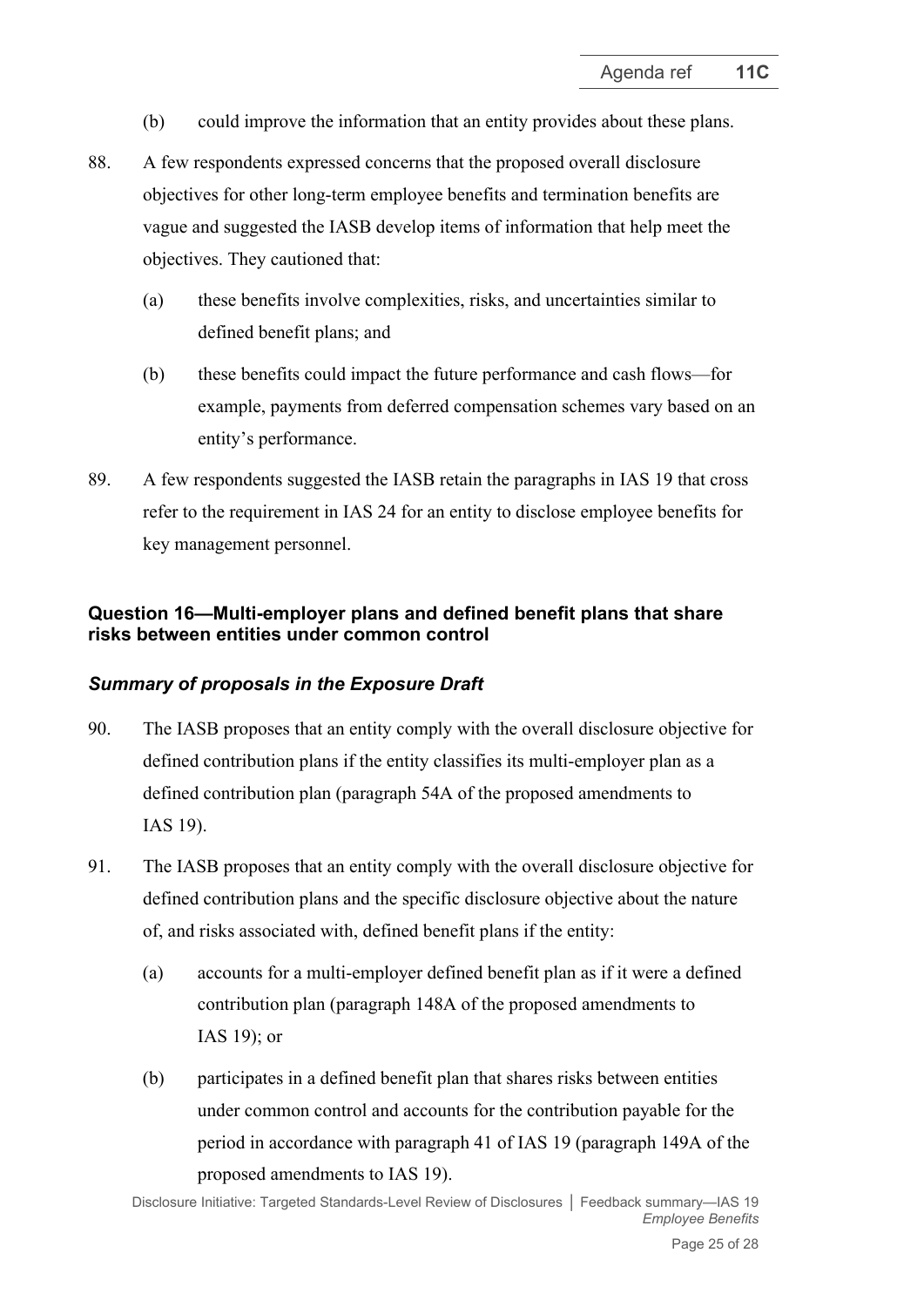- 92. The IASB proposes that an entity comply with the overall disclosure objective and specific disclosure objectives for defined benefit plans if the entity:
	- (a) accounts for a multi-employer defined benefit plan as a defined benefit plan (paragraph 148C of the proposed amendments to IAS 19); or
	- (b) participates in a defined benefit plan that shares risks between entities under common control and accounts for an allocation of the net defined benefit cost in accordance with paragraph 41 of IAS 19 (paragraph 149C of the proposed amendments to IAS 19).

### *Comment letter feedback*

- 93. The IASB asked stakeholders whether they agree that the proposals would result in the provision of useful information that meets the overall user information needs about these plans.
- 94. A few respondents agreed with the proposals for the reasons considered and explained by the IASB in the Basis for Conclusions.
- 95. Some respondents expressed concerns that combining the overall disclosure objective for defined contribution plans and the specific disclosure objective for defined benefit plans would create complexity for entities trying to understand and apply the disclosure requirements. They suggested the IASB either develop guidance to help an entity satisfy the proposed objectives or develop separate disclosure objectives for muti-employer plans and defined benefit plans that share risks between entities under common controls. An accountancy body said that multi-employer plans carry more risks than defined benefit plans that share risks between entities under common control.
- 96. A few respondents said that the Basis for Conclusions on the Exposure Draft does not sufficiently explain why the disclosure requirements in IAS 19 do not currently provide useful information about these plans. They suggested the IASB further clarify and provide guidance on identifying the information to be disclosed.
- <span id="page-25-0"></span>97. A national standard-setter disagreed with the proposal and suggested the IASB undertake a broader standard-setting project for multi-employer plans before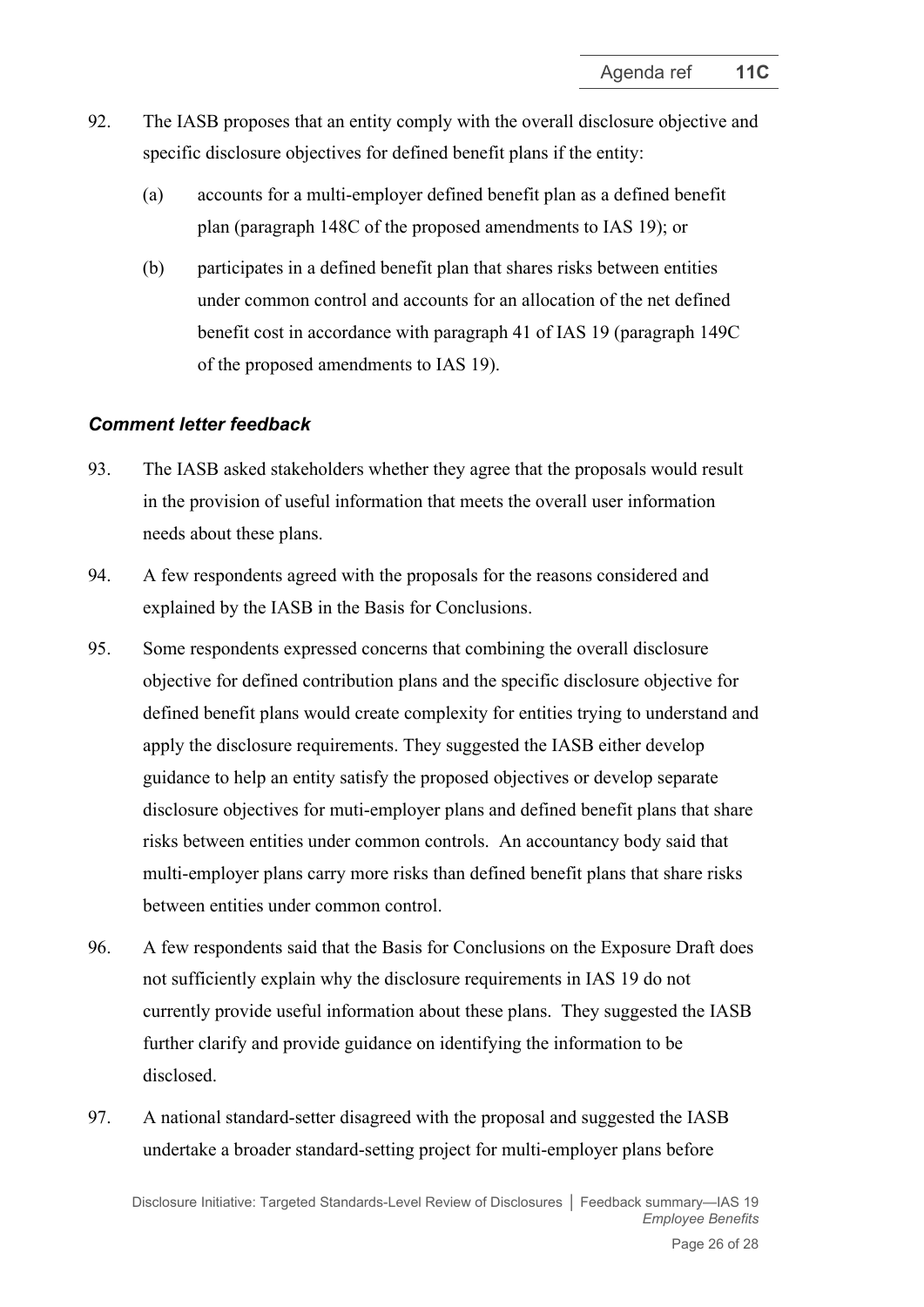developing disclosure requirements. They said that multi-employer plans and shared-risk pension plans are becoming common and the accounting model for defined benefit plans does not sufficiently reflect the economic characteristics of those plans.

### **Question 18—Other comments on the proposed amendments to IAS 19**

- <span id="page-26-0"></span>98. A standard-setting body, an accounting body and an accounting firm, suggested the IASB require the disclosure of sustainability-related information about an entity's employee benefit plans—for example, requiring information about how plan assets comply with sustainability goals.
- 99. A few respondents suggested the IASB:
	- (c) develop reporting requirements for hybrid plans with characteristics of both defined benefit plans and defined contribution plans;
	- (d) require disclosure of information about:
		- (i) the pattern of current service costs— because information about whether these costs are expected to change in the future could be relevant information and would be easy to prepare; and
		- (ii) employee benefits administration costs relating to IAS 19 requirements, for example, legal, actuarial and audit fees.
- 100. An accounting firm suggested the IAS 19 proposals could be improved by connecting the proposals on employee benefits disclosures with the proposals made in other projects, such as the Management Commentary project. The Exposure Draft *Management Commentary* proposes allowing the narrative reporting about defined benefit plans in the management commentary.
- <span id="page-26-1"></span>101. A few respondents said the proposals, if finalised, would lead entities to significantly change the way they provide disclosures, change their information systems and develop capabilities in applying objectives-based disclosure requirements. Respondents suggested the IASB either permit prospective application or provide a transition period of more than two years.